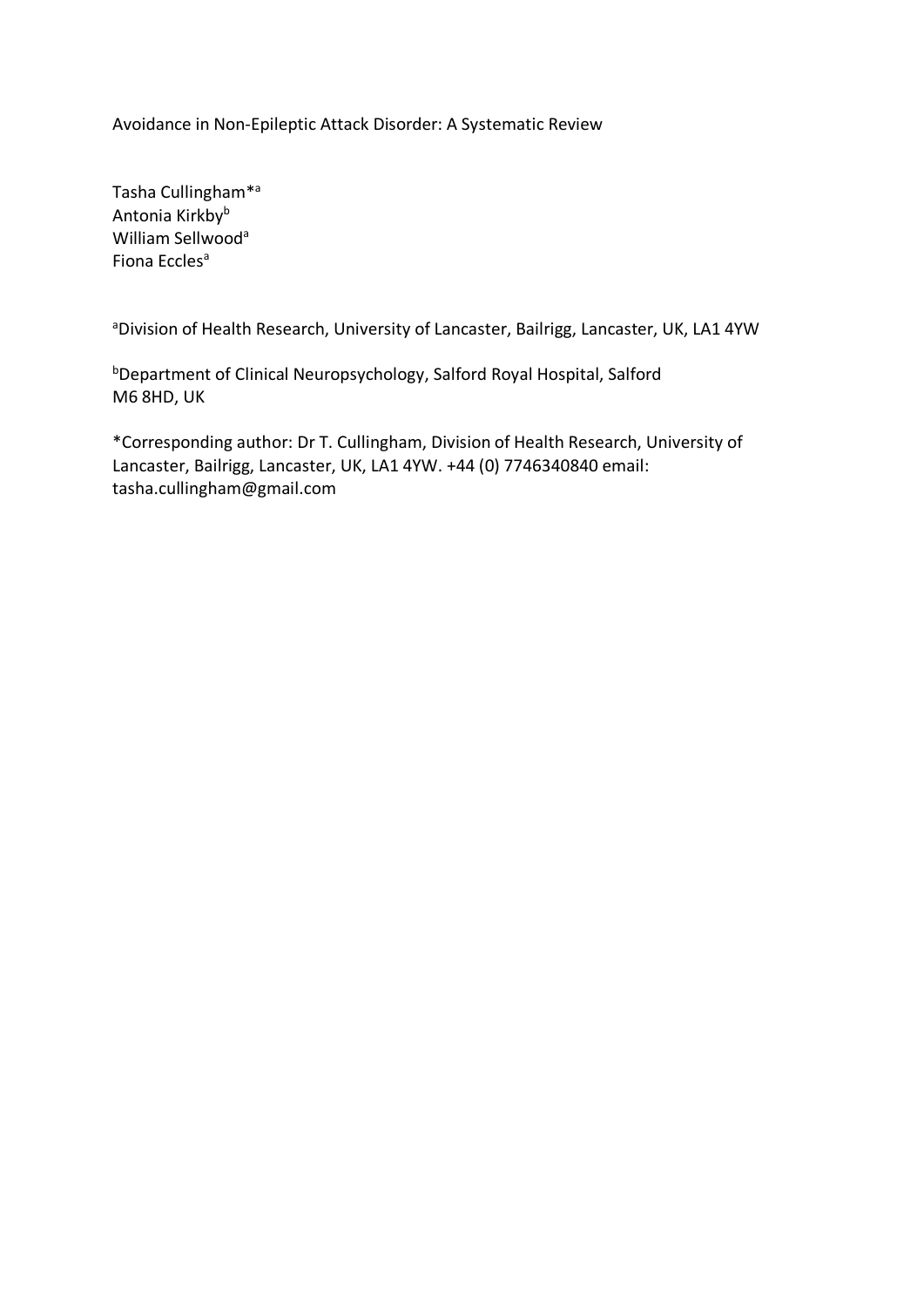### **Abstract**

Background: Avoidance is the active process of trying to escape from or not experience situations, places, thoughts or feelings. This can be done through behavioural or cognitive strategies, or more broadly, a combination of both, utilised in an attempt to disengage from private experiences referred to as experiential avoidance (EA). Avoidance is considered important in the development and maintenance of non-epileptic attack disorder (NEAD). This review aimed to understand avoidance in NEAD and evaluate its role as a contributory factor.

Methods: Fourteen articles were identified by searching CINAHL, MEDLINE Complete, PsycINFO, and EMBASE and were combined in a narrative synthesis. Six of these articles were included in a meta-analysis comparing levels of experiential avoidance (EA) for individuals with NEAD and healthy controls (HC) and four were included in a meta-analysis comparing EA in NEAD to epilepsy controls (EC).

Conclusions: EA appears to be a strategy which is used by a high proportion of the NEAD population. The NEAD group utilised significantly more avoidance compared to both HC and EC. However, further research is needed to understand the extent and types of avoidance which are relevant.

Keywords: non-epileptic attack disorder, psychogenic non-epileptic seizures, somatisation, avoidance, experiential avoidance.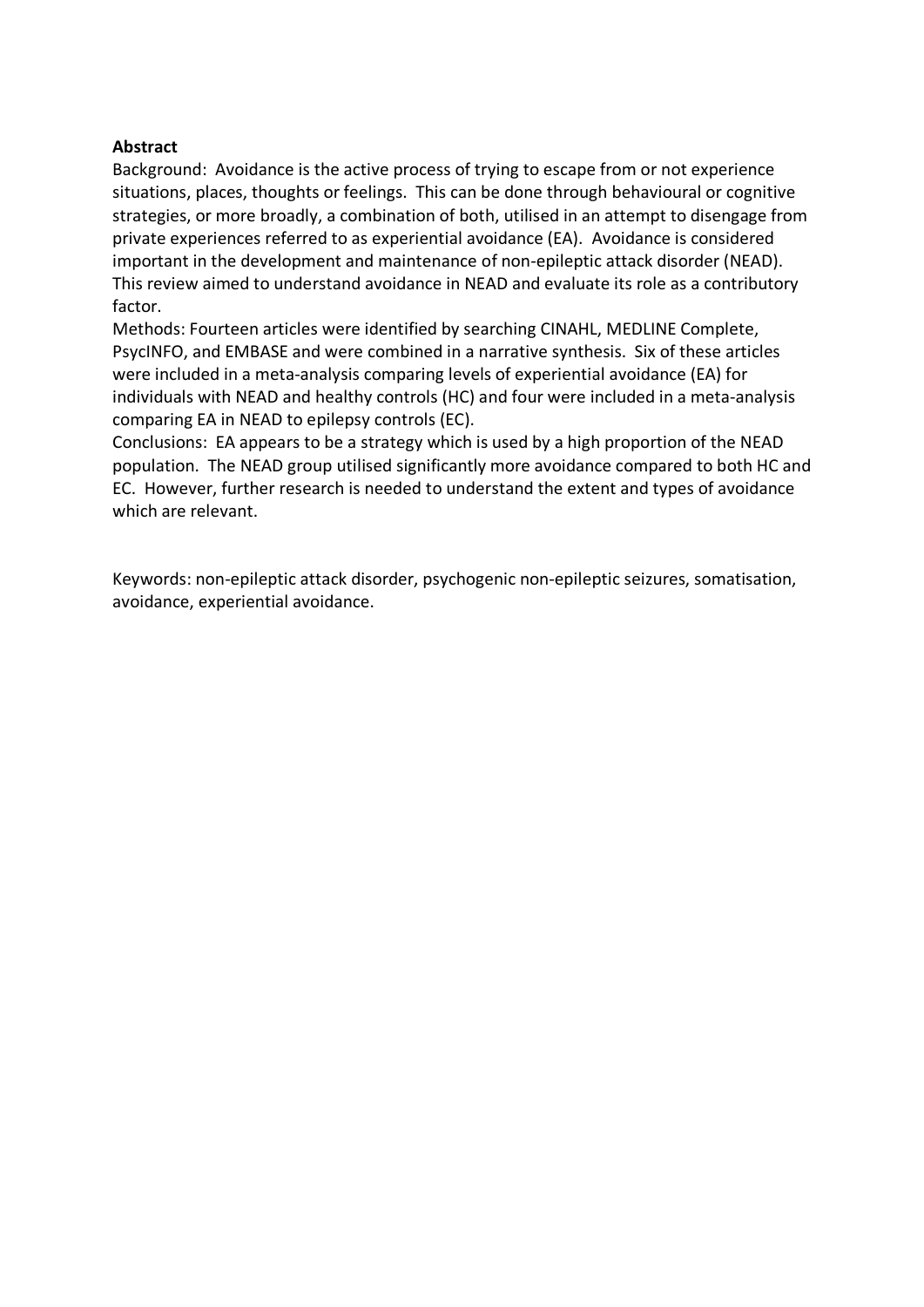#### **NEAD and Avoidance**

#### **1.1 NEAD**

Non-epileptic attacks (NEAs) are involuntary episodes resembling epileptic seizures believed to be caused and maintained by psychological factors rather than biological physiopathology [1-5]. NEAD is complex, and is more common in women than men [6], and to date there is no clear singular psychological process which has been identified as critical to its development [5, 7].

Meta-analytic studies have implicated psychological processes and environmental risk factors such as somatisation, alexithymia, dissociation, childhood sexual abuse, insecure attachment, previous head trauma, and seizure exposure [5]. Higher rates of childhood trauma [8, 9] and insecure attachment styles [4], have consistently been found within the NEAD population compared to epilepsy or general populations. Although both have been identified as risk factors, neither alone can explain the phenomenon of NEAD. Although childhood trauma is commonly reported within the NEAD population, not all individuals with NEAD report these experiences [10] or have insecure attachment styles [4]. Furthermore, childhood trauma is not specific to NEAD and has been implicated in multiple disorders such as psychosis [11], inter-personal difficulties [12], rumination [13], worry [14], disassociation [15], and somatisation [16]. Research is now needed on processes which may be triggered by such difficult experiences and contribute to the development and maintenance of NEAD.

### **1.2 Avoidance as a Maintaining Factor**

Avoidance is the active attempt to disengage or escape from thoughts, feelings, physical sensations, memories, experiences, or places [17]. It has been identified as a common feature of individuals with NEAD [18]. Dissociation, a similar construct, has also been identified as being common within the NEAD population [5]. Avoidance and dissociation are similar yet distinct constructs [19]. Avoidance is the process of trying to separate from distressing thoughts, whilst dissociation is the state in which one is separated from their thoughts [2]. The process of dissociation is beyond the awareness of the individual [19] and results in the individual experiencing a loss of awareness of their current sense of self [2]. In contrast, avoidance is considered a more active process which can be, but is not necessarily beyond, the conscious awareness of the individual [19]. Previous research has identified that many but not all individuals with NEAD experience dissociation [5]. Less is known about the subtleties of how the process of attempting to distance oneself from distressing experiences contributes to NEAD, and will therefore will be the focus of this review.

Avoidance can manifest as observable external behaviours which involve avoiding activities, places or things that trigger unwelcome thoughts and feelings, and/or avoidance can be private and internal, for example the use of cognitive and emotional strategies such as suppression, denial and attentional distraction to prevent the experiencing of unwanted thoughts and feelings. Although avoidance can theoretically be separated into cognitive and behavioural avoidance, these strategies are highly interrelated and are used either in tandem or individually to achieve the same end result, not experiencing the unwanted thoughts or feelings [20,21].

Experiential Avoidance (EA) refers to a broad definition of avoidance and encompasses both cognitive and behavioural strategies which are used to avoid difficult private experiences as a result of a fear of such experiences [20]. EA is an aspect of a number of disorders such as anxiety, depression, self-harm, post-traumatic stress, and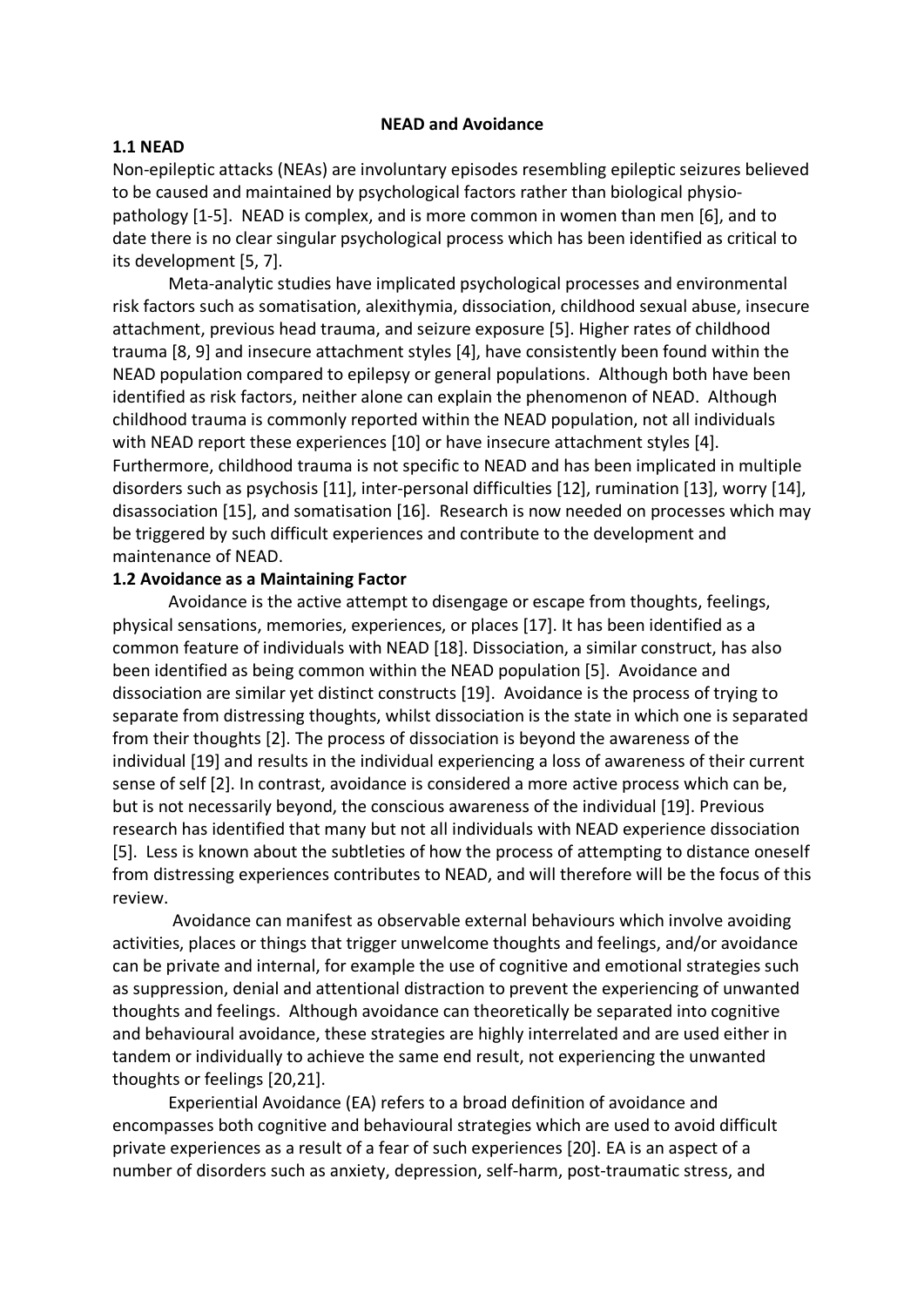somatisation [21]. Within healthy college students EA was found to mediate the link between childhood abuse and general psychological distress [22], as well as, the relationship between childhood distress and somatisation (an integral component of NEAD) [23].

Avoidance within NEAD has been explored in several empirical papers [24-26], and has been reviewed in a limited fashion under the broader constructs of emotional processing, coping styles, and defensiveness. However, published peer reviewed studies exploring avoidance within NEAD have yet to be synthesised in a detailed and systematic way. This review aimed to explore avoidance (inclusive of behavioural, cognitive, and EA) in adults affected by NEAD. A specific aim was to determine whether avoidance differs in those affected by NEAD in comparison to the general populations as well as those affected by epilepsy.

#### **2. Method**

The Preferred Reporting Items for Systematic Reviews and Meta-Analysis [PRISMA; 27] was used as a guideline. An a priori protocol was established and utilised to complete the review.

### **2.1 Search Strategy**

To identify relevant empirical papers, scoping searches were conducted using the Primo Central database and Google Scholar [28]. Databases to be searched were identified via preliminary reading of key papers, as well as discussion with an academic librarian [5, 21]. Cumulative Index to Nursing and Allied Health (CINAHL), MEDLINE Complete, PsycINFO, and EMBASE were searched. All databases except for EMBASE were searched using the EBSCO host platform, OVID was used to search EMBASE. Final searches were completed on November 30th 2018 and started from the inception date of each journal.

Search terms included free text and medical subject headings (MESH) where applicable. All terms were searched for in the title, abstract and keyword fields. NEAD and EA search terms were identified from previous literature (see Table 1 for search terms). Following the identification of papers, hand searching was conducted on all identified papers as well as recently conducted systematic literature reviews, focusing on NEAD.

# Insert Table 1

## **2.2 Inclusion and Exclusion Criteria**

Studies were included if NEAD and EA were explored in an adult population, using quantitative methodology. Studies were required to be peer reviewed and published in the English language or fully translated into English.

Studies which included young children <12 years or whose primary focus was on a child population (mean age <18 years), and/or people with intellectual disabilities, and studies combining patients with NEAD and/or other functional neurological disorders were excluded. Studies which did not focus on avoidance but considered related concepts such as dissociation and alexithymia were excluded as both processes are conceptualised as being unconscious and automatic [19].

#### **2.3 Data Extraction**

Brown and Reuber [5] was consulted to create a bespoke data extraction form which was piloted against three papers. No problems were identified, it was therefore used for the remaining studies. See Appendix 1-A for data extraction form.

### **2.4 Meta-Analysis**

Papers included within the narrative synthesis were further searched to determine the feasibility and appropriateness of meta-analysis with either epilepsy comparisons (EC)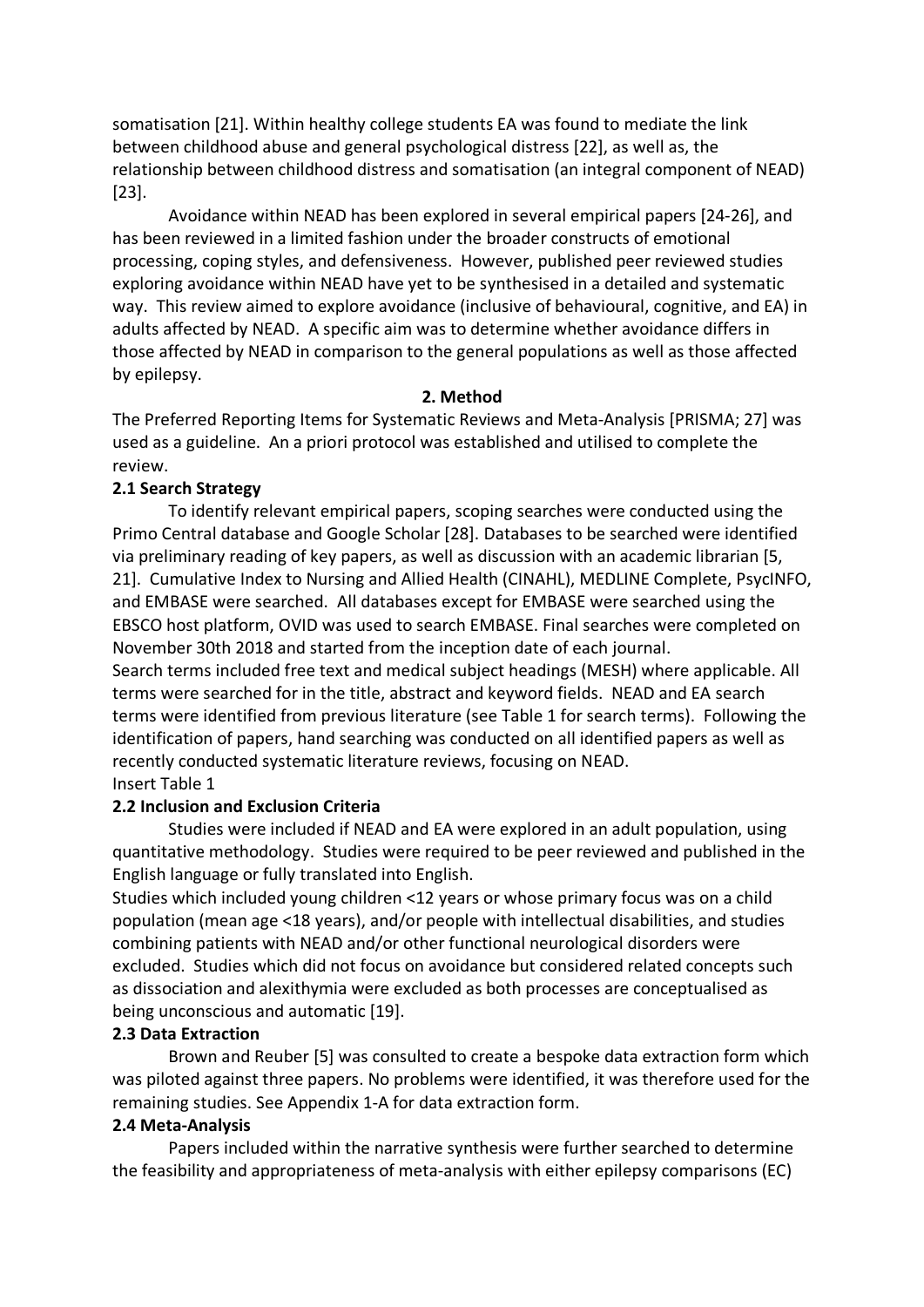or healthy controls (HC) as comparison groups. Studies included within the meta-analyses were required to report original data, inclusive of means and standard deviations (SD) comparing EA levels to either an HC or EC group. Studies whereby the means and SDs of the variables of interest were unable to be obtained were not included. Random effects models were used, to allow for potential heterogeneity between the effects explored [29]. An a priori hierarchy was used to determine which measure of avoidance would be included when multiple measures of avoidance were taken within one study (See appendix 1-B).

#### **2.5 Quality Assessment**

The Effective Public Health Practice Project [EPHPP; 30] tool was used to assess study quality. The EPHPP [30] is a reliable and suitable tool to assess non-randomised studies [31]. Eight facets are evaluated: study design, selection bias, confounders, blinding, data collection, withdrawals and drop-outs, and intervention integrity. However, as no studies were intervention based, the intervention integrity category was excluded. Despite the strength of this tool, it is acknowledged that the lack of a consideration of power is a limitation to its robustness. Quality assessment was independently conducted by two reviewers. Following independent assessment an inter-rater reliability of 92.9% was established. The remaining article was then discussed and a consensus reached. **3. Results**

Electronic searches identified 584 citations with 103 duplications. One article was identified via hand searching [32], and thus 481 titles and abstracts were read to identify relevant articles, 460 citations were excluded based on title and abstract. The remaining 22 articles were read in full to determine eligibility. Eight articles were excluded: five did not consider constructs which could be considered avoidance [3, 33-35], two used a mixed NEAD and functional neurological disorder group [36, 37] and one was excluded as only a summary was translated into English [38]. Thus, 14 papers were included in the narrative review, six of these articles were included in the meta-analysis comparing NEAD to an HC group and four were included in the meta-analysis comparing NEAD to an EC group (Figure 1).

#### **Insert Figure 1**

### **3.1 Quality Assessment**

Study quality is outlined in Table 2. Five of the studies received an overall rating of strong [26, 39-42]; eight received an overall rating of moderate [24, 32, 43-48]; and one received an overall rating of weak [49].

#### **Insert Table 2**

### **3.2 Study Characteristics**

Included studies were published between 1999 and 2017. All but one [49] used a quasi-experimental case-control design using either a comparison group and/or an HC or EC group. Myers, Fleming, Perrine and Lancman [49] used an observational cross-sectional design. Four studies compared individuals with NEAD to both an HC group and an EC group [40, 43, 45, 48]. Six compared NEAD participants to an HC group only [24, 32, 42, 44, 46, 47]. Novakova, Howlett, Baker and Reuber [42] used normative data from 224 healthy participants supplied by the creators of the emotional processing scale-25 [EPS-25; 50] as their control. Goldstein and Mellers [26] compared NEAD to an EC group, Myers, Trobliger, Bortnik and Lancman [41] compared females to males with a diagnosis of NEAD, and Baslet, Tolchin and Dworetzky [39] compared individuals with NEAD who had altered responsiveness during an NEA to individuals who did not. Six of the included studies were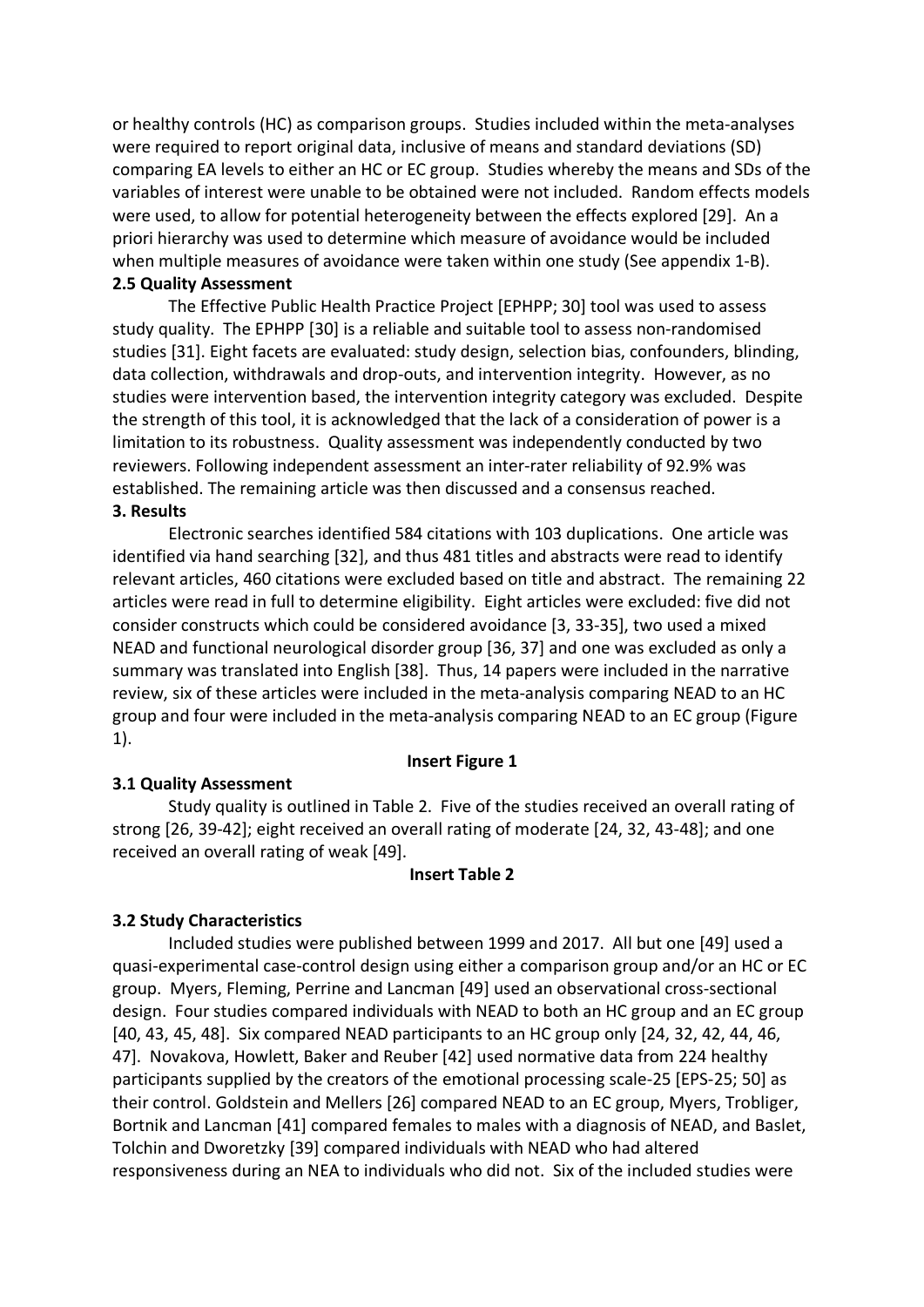conducted in the UK [25, 26, 32, 42, 45, 46], four in the USA [39, 41, 48, 49], Bagherzade, Mani, Firoozabadi and Asadipooya [42] was conducted in Iran, Bakvis, Spinhoven, Zitman and Roelofs [24] the Netherlands and Cronje and Pretorius [44], and Gul and Ahmad [47] in Pakistan.

## **3.3 Sample Characteristics**

In total, 1215 participants were included (620 NEAD, 468 HC, 127 EC). There was no significant difference in mean participant age between NEAD comparison or control groups, other than Urbanek, Harvey, McGowan and Agrawal [32] where NEAD participants were found to be significantly older than the control group. Cronje and Pretorius [44], included NEAD participants as young as 14 years old, however the mean age of participants was 32.77 (SD=14.40) and was considered an adult sample. Mean age of HC participants ranged from 23.9 (SD=3.09) to 42.97 (SD=13.93), NEAD participants mean age ranged from 28.36 (SD=3.93) to 40.87 (SD=12.88). The comparison groups ranged from a mean age 34.35 (13.43) to 39.4 (SD=11.49).

All studies had more female than male participants. Nine of the twelve studies which had comparison and/or control groups matched participants for gender. The gender matched studies had a percentage of female participants which ranged from 66% [24] to 86% [42]. Urbanek, Harvey, McGowan and Agrawal [32] did not match for participant gender, however no significant difference was identified between the proportion of males and females in each group. Bagherzade, Mani, Firoozabadi and Asadipooya [43], Goldstein and Mellers [26] and Testa, Krauss, Lesser and Brandt [48] all had more females in the NEAD group.

Nine studies confirmed NEAD diagnosis using EEG-telemetry, the gold standard [24, 26, 32, 40, 41, 44-46, 48]. It is worth noting that although Goldstein and Mellers [26] used EEG–telemetry for the majority (56%) of NEAD participants, they were not able to confirm diagnosis using this technique for all participants due to insufficient NEA frequency for EEGtelemetry, in which instance history and clinical opinion of two consultant neurologists/neuropsychiatrists were used. Bagherzade, Mani, Firoozabadi and Asadipooya [43] stated that NEAD diagnosis was confirmed via a physician, however further details were not provided. The remaining studies either did not confirm the NEAD diagnosis or report enough information to determine if participants' NEAD diagnosis was confirmed [39, 42, 47, 49].

### **3.4 Avoidance Measures**

Thirteen studies measured avoidance using self-report measures [26, 32, 40-48, 51]. The reviewer identified all measures to be reliable and valid, as all had available psychometric data.

**3.4.1 Ways of Coping Questionnaire [WCQ; 52].** The WCQ was the most frequently used measure and was used by four studies [40, 43, 44, 46]. Two subscales were considered relevant to avoidance and both thought to measure EA: Distancing and escape avoidance. Escape-avoidance was used in meta-analyses as it was thought to be a better measure of EA, due to it being more highly correlated with another measure of EA [53].

**3.4.2 Coping Inventory for Stressful Situations [CISS; 54].** The CISS was used by two studies [41, 49]. Avoidant oriented coping is measured by two subscales, distraction and social diversion, which both tap into the broad construct of EA, inclusive of both behavioural and cognitive avoidance [54].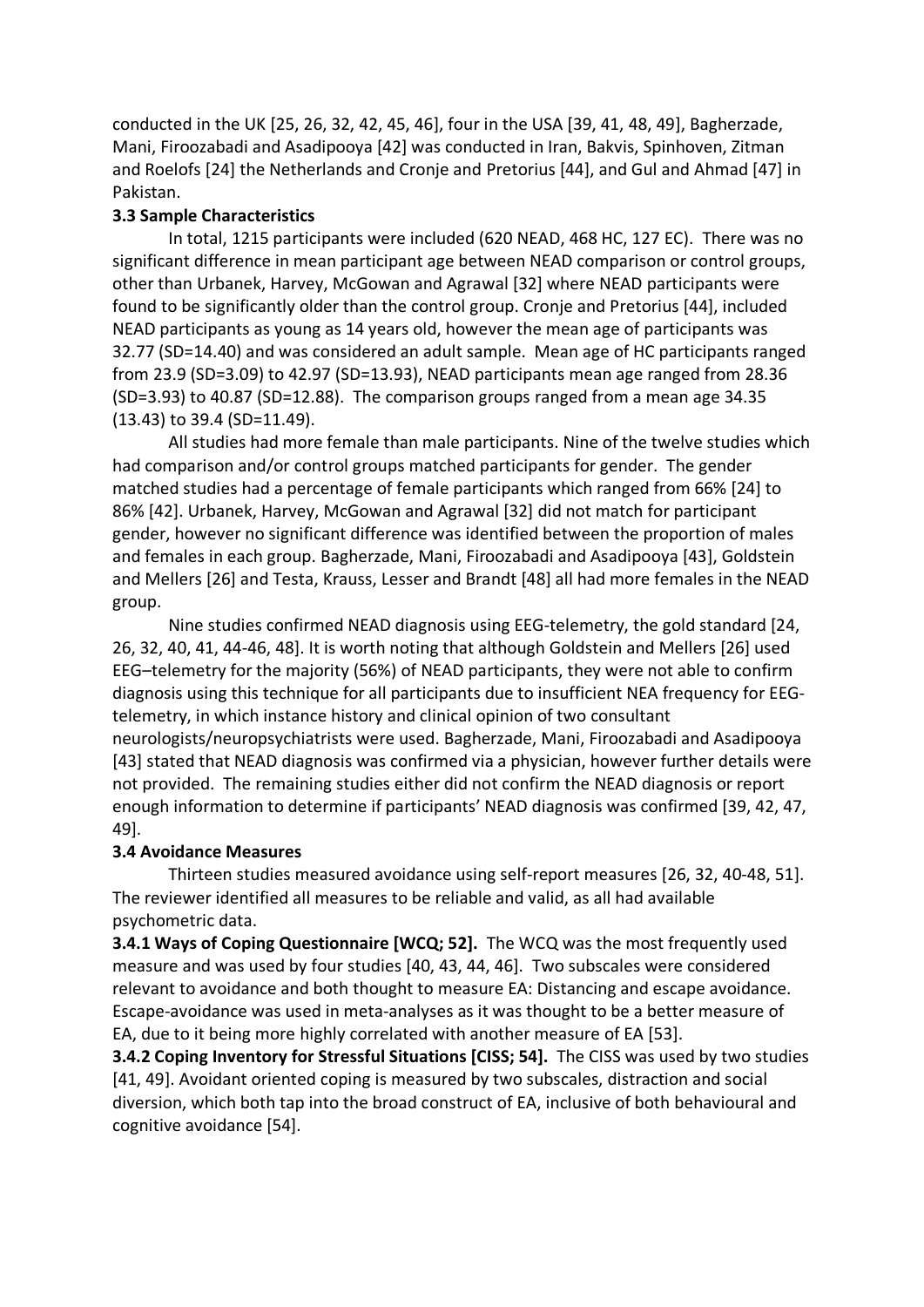**3.4.3 COPE inventory [55].** Only Testa, Krauss, Lesser and Brandt [48] used the COPE. Four dimensions were considered relevant to the broader concept of avoidance: mental disengagement, behavioural disengagement, denial, and substance use [56].

**3.4.4 The Fear Questionnaire [57].** Goldstein and Mellers [26] used the Fear Questionnaire which is a reliable and valid measure of specific avoidance behaviours. There are three subscales: agoraphobia, social phobia and blood and injury [57]. The agoraphobia subscale was considered within the meta-analysis.

**3.4.5 EPS-25 [50].** Novakova, Howlett, Baker and Reuber [42] used the EPS- 25 [50]. Two relevant subscales were identified: avoidance and suppression subscales which measure behavioural and cognitive avoidance. Therefore, both were considered to measure the construct of EA.

**3.4.6 The Emotion Regulation Questionnaire [58].** Gul and Ahmad [47] used the Emotion Regulation Questionnaire. The emotional suppression subscale was used as it measures the want to avoid emotions. It was therefore considered a measure of EA [59].

**3.4.7 The Courtauld Emotional Control Scale [CECS; 59].** Urbanek, Harvey, McGowan and Agrawal [32] used the CECS. The CECS asks participants to rate how often they employ emotional control and disengagement strategies to avoid negative feelings.

**3.4.8 Multidimensional Experiential Avoidance Questionnaire [MEAQ; 60].** Dimaro, Dawson, Roberts, Brown, Moghaddam and Reuber [45] used the MEAQ which is a valid and reliable measure of EA. The total score was used in the meta-analysis.

**3.4.9 The Acceptance and Action Questionnaire-two [AAQ-II; 53**]. The AAQ-II used by Baslet, Tolchin and Dworetzky [39] is a valid and reliable measure of EA [54].

3.4.10 Experimental Paradigm to Measure Avoidance. Only Bakvis, Spinhoven, Zitman and Roelofs [24] used an experimental paradigm to measure avoidance. Behavioural avoidance was measured via trials which involved incongruent and congruent affect-approach conditions. In the congruent condition, participants were asked to approach happy faces and avoid angry faces; the opposite was required in the incongruent condition.

## **3.5 NEAD compared to HC**

## **3.5.1 Narrative Synthesis**

Of the ten studies which compared avoidance (EA and behavioural avoidance) in NEAD participants and HC, nine found avoidance to be significantly higher in the NEAD groups [24, 32, 40, 42-44, 47]. In the study by Bakvis, Spinhoven, Zitman and Roelofs [24] there was no difference between congruent and incongruent trials for the HC, whereas the incongruent condition took NEAD participants significantly longer (p<.05) to complete than the congruent task, demonstrating that individuals with NEAD have a higher propensity for socially avoidant behaviour. Only Testa, Krauss, Lesser and Brandt [48], found NEAD participants and HC to be statistically similar in their levels of EA. It is worth noting that although the difference between groups was not found to be statistically significant, the NEAD group had higher mean T scores than the HC group across all subscales considered to tap into the construct of avoidance.

## **3.5.2 Meta-analyses**

Two random effects meta-analyses were conducted using Review Manager version 5.3. The first focused on the standardised mean difference between HC and NEAD on levels of EA. The analysis included 207 individuals with NEAD and 208 HC, combining the data from six studies [43, 44, 45, 46, 47]. Urbanek, Harvey, McGowan and Agrawal [32], Novakova, Howlett, Baker and Reuber [42], and Testa, Krauss, Lesser and Brandt [48], were excluded as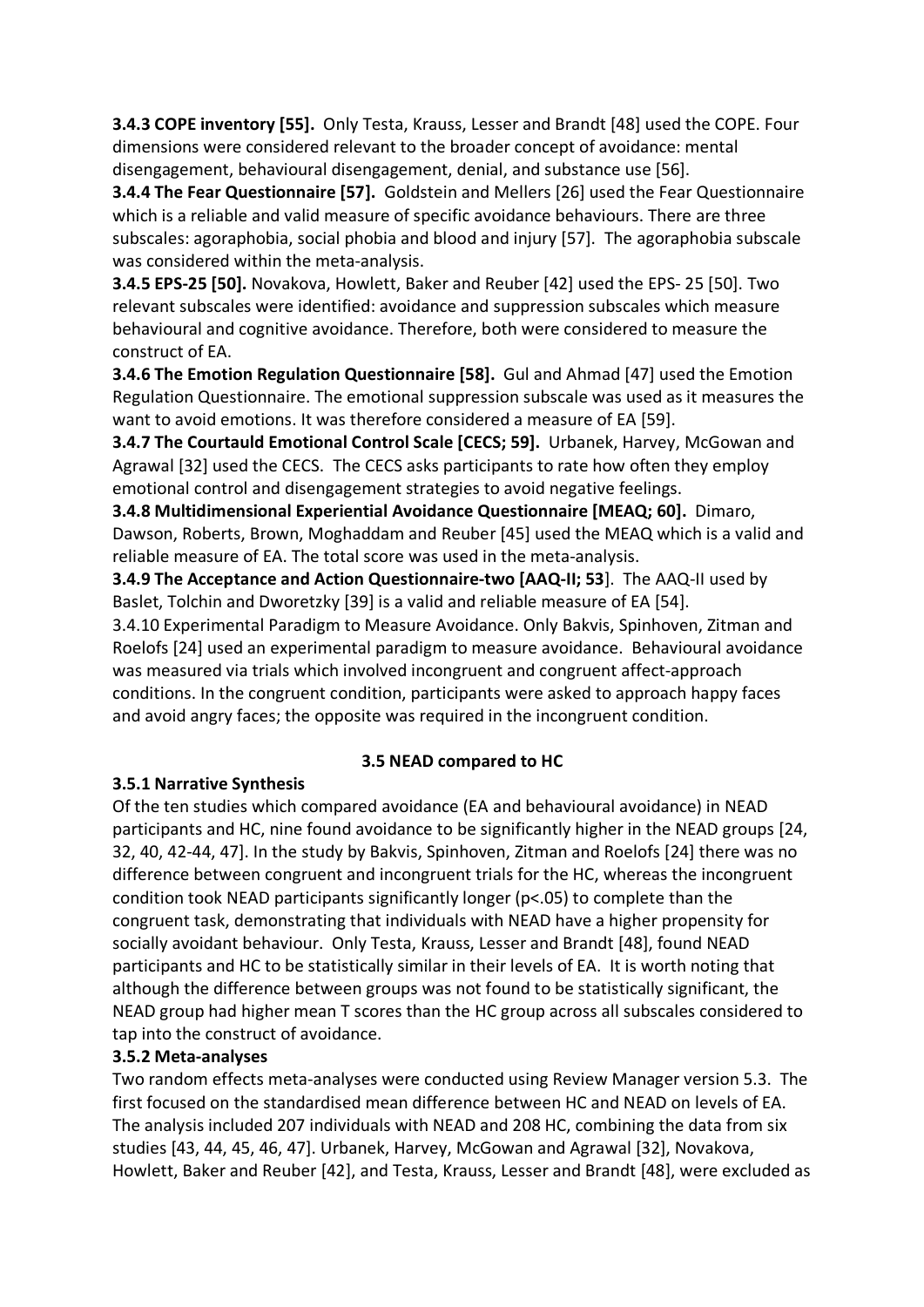the required data were not available. Bakvis Bakvis, Spinhoven, Zitman and Roelofs [24] was not included due to heterogeneity concerns and the nature of the data. Although the funnel plot was not entirely symmetrical, publication bias was not observed due to the higher proportion of studies using smaller sample sizes being identified with lower standardised mean differences (Figure 2). No heterogeneity was identified (I2=0%, and  $\chi$ 2(5)=3.95, p=.56). An overall large and significant effect was found d(95% CI) = 1.14 (.093,1.35), Z= 10.69, p<.00001). See Figure 3 for forest plot.

Insert Figure 2 and 3

#### **3.6 NEAD compared to EC**

#### **3.6.1 Narrative Synthesis NEAD**

Four studies [26, 40, 45, 48,] directly compared NEAD participants to an EC group. Dimaro, Dawson, Roberts, Brown, Moghaddam and Reuber [45] found that NEAD participants had significantly higher levels of EA than the EC group. Goldstein and Mellers [26] found that individuals with NEAD used significantly more avoidance behaviours in relation to agoraphobia than individuals with epilepsy. However, no statistically significant difference was identified between the NEAD and EC group on avoidant behaviours relating to social phobia or blood and injury phobia. Although not statistically significant the means of both NEAD groups were higher than the epilepsy group on both social and blood phobia. The authors of this review conducted post-hoc power calculations, using G\*power 3 [61]. It was found that Goldstein and Mellers [26] would only have been able to detect a statistically significant difference for a large effect size F(1,42)=.043, considering 80% power, and an alpha value of .05. Frances, Baker and Appleton [40] found no statistically significant difference between the levels of EA used by the NEAD group and the EC group, as measured by the distancing and escape-avoidance subscale on the WCQ. Bagherzade, Mani, Firoozabadi and Asadipooya [43] identified a difference between all groups using an omnibus analysis of variance, they did not specifically compare NEAD to EC groups in the pair-wise post-hoc tests. However, they provided the mean, SD, and sample size per group, therefore a t-test was conducted by the present authors. The NEAD group was found to use significantly more (p<.001) escape avoidance than the EC group. The NEAD group and the EC group were not found to differ significantly on their levels of distancing [43]. This is again likely attributable to limited power as based on a post-hoc power analysis it was found that there was only a 27.5% chance of identifying an effect. Testa, Krauss, Lesser and Brandt [48] using analysis of covariance (ANCOVA) did not find a significant difference between the NEAD group and EC group on any measures of avoidance. However, it is possible that this finding may be attributable to limited power and the appropriateness of the statistical tests performed. Testa, Krauss, Lesser and Brandt [48] did not have equal numbers of participants in each group, which reduces statistical power within ANCOVA [62]. Furthermore, there is controversy surrounding the appropriateness of using ANCOVA within non-randomised designs [63]. Dimaro, Dawson, Roberts, Brown, Moghaddam and Reuber [45] using univariate binary logistic regression for group membership between NEAD and EC, found that EA made a unique contribution to identifying group membership (ß=.02, p<.01), with NEAD participants having higher levels of EA. Dimaro, Dawson, Roberts, Brown, Moghaddam and Reuber [45] also found that EA was correlated with 'seizure' frequency within the NEAD group (r=.55, p<.05) but not for the EC group (r=-.02, p>.05). Novakova, Howlett, Baker and Reuber [42] however, did not find a significant difference between EA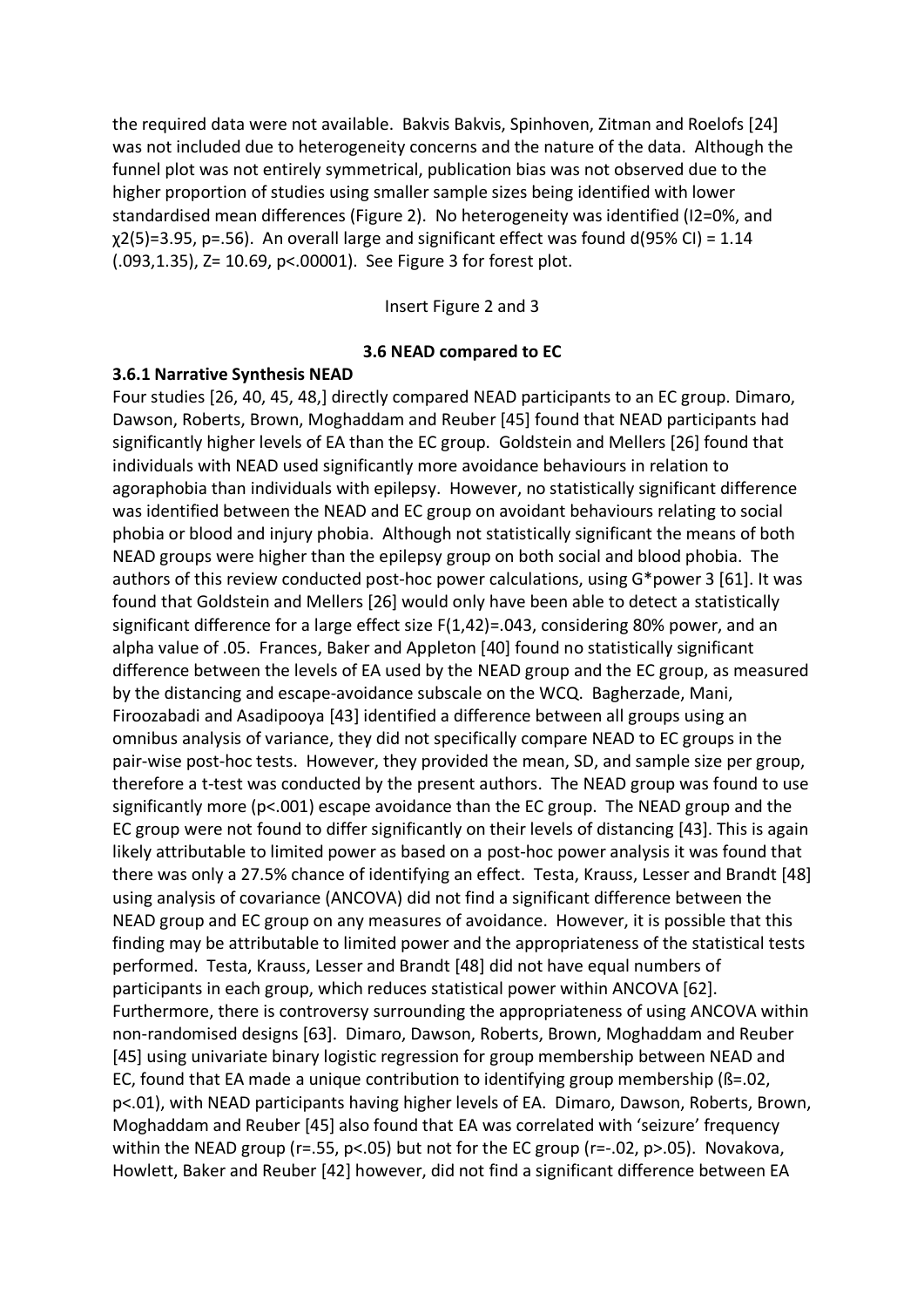levels based upon subgroupings of individuals with NEAD when group membership was based upon seizure frequency. In addition, Urbanek, Harvey, McGowan and Agrawal [32] stated that Spearman's correlations were run on self-reported NEA characteristics, including: how bothersome NEAs were found to be, severity, and frequency. However, no results were reported with regards to the correlations between avoidance and any seizure characteristic. Although not explicitly stated, this may indicate that no correlations were significant (positive correlations were reported with regards to additional measures taken such as alexithymia and seizure severity).

#### **3.6.2 Meta-analysis**

The NEAD to EC meta-analysis included four studies [26, 40, 43, 45]. The analysis included 118 individuals with NEAD and 107 individuals with epilepsy. Potential risk of bias was identified by the funnel plot, although due to the small number of included studies it is possible that this difference is attributable to random error (Figure 4). Due to the small number of studies included as well as the possibility of publication bias, the results of this meta-analysis should be considered with caution. Low levels of heterogeneity were identified (I2=14%, and χ2 (3)= 3.5, p=.32). An overall large effect was found, with the 95% confidence interval placing the effect within the medium to large effect size categorisations d(95% CI) = .79 (.49, 1.08), Z= 5.22, p<.00001. See Figure 5 for forest plot. Insert Figures 4 and 5

## **3.7 Within NEAD Comparisons**

Different levels of avoidance were found based upon different sub-groupings of NEAD by the two studies which compared different groups of individuals with NEAD. Myers, Trobliger, Bortnik and Lancman [41] who compared female with male NEAD patients found that males had higher levels of avoidance (p=.001). Baslet, Tolchin and Dworetzky [39] found participants with diminished responsiveness during an NEA had significantly higher levels of avoidance (p=.04) than individuals who remained responsive during an NEA. Finally, Myers, Fleming, Perrine and Lancman [49], the only study which did not use a comparison group, found that 15.9% of participants with NEAD endorsed high levels of avoidant coping (high levels identified as being 1.5 SDs above normative data) as measured on the CISS.

Testa, Krauss, Lesser and Brandt [48] considered bivariate correlations between participants' experiences of distress and coping style and identified that high levels of distress were positively correlated with higher scores on the denial subscale within the NEAD group (r=.36, p<.001). This relationship was only present in the NEAD group, and no significant relationship between coping styles and levels of distress were identified for the HC or EC groups. To further understand the role that coping styles have in NEAD participants' distress, Testa, Krauss, Lesser and Brandt [48] performed a median split, comparing coping styles of high distress NEAD participants to low distress NEAD participants. High distress NEAD participants experienced higher levels in two areas of avoidance: more mental disengagement (p=.04), and more denial (p=.03). Insert Table 3

### **4. Discussion**

The primary aim of this review was to provide a narrative synthesis of the empirical evidence which explores avoidance (inclusive of EA, behavioural avoidance, and cognitive avoidance) in adults affected by NEAD. A secondary aim of this review was to quantify avoidance within the NEAD population and compare it with that observed in control groups. Two random effects meta-analyses were conducted; the first explored the amount of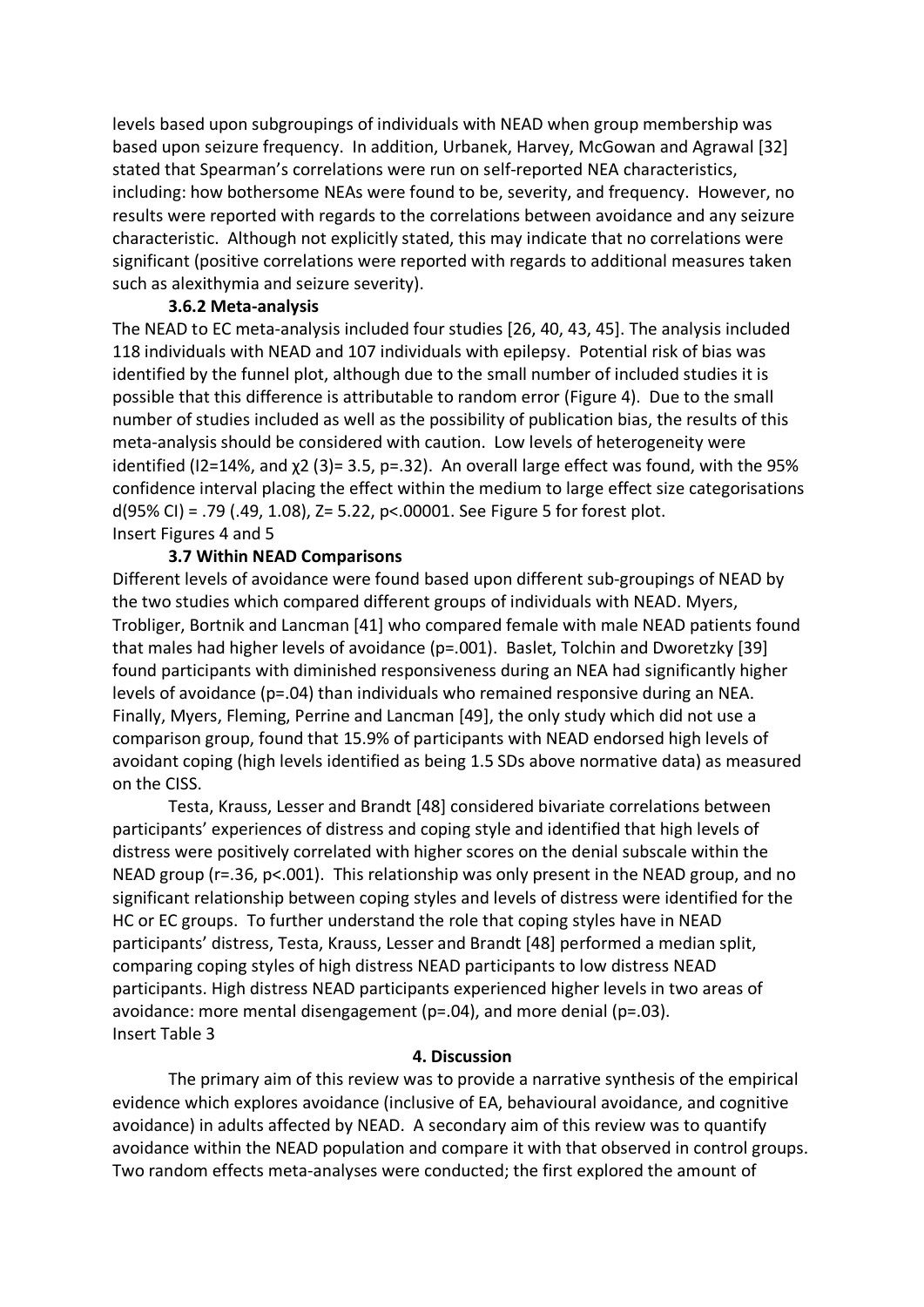avoidance in NEAD when compared to HC and the second compared individuals with NEAD to an EC group. Large effect sizes were found for both meta-analyses indicating that NEAD groups reported higher levels of avoidance than HC and EC groups. These findings are consistent with studies that did not meet criteria for inclusion in this review. The broader literature identifies that related concepts such as dissociation and alexithymia are found in high proportion within the NEAD population [5].

Elements of the results should be discussed further. Testa, Krauss, Lesser and Brandt [48], which was excluded from both meta-analyses as the required data were not available, was the only study which did not report a significant difference between HC and NEAD groups. It is important to consider possible reasons for this finding. Although the overall quality of the Testa, Krauss, Lesser and Brandt [48] study was considered moderate, the EPHPP [30] does not consider power, or the appropriateness of the statistics used, within its overall quality assessment rating. To account for group differences Testa, Krauss, Lesser and Brandt [48] used ANCOVAs with: gender, IQ, and education as covariates. Although a technique that is commonly used, there is controversy around the appropriateness of using covariates to adjust for group differences [63]. When used in a randomised design this can be highly effective to remove a confounding variable, reducing the error term and thus increase statistical power. However, within non-randomised designs, when the groups differ on the covariate it reduces the group effect, and instead of increasing power, decreases power and increases the chances of committing a type two error. Considering the limitation of the statistical analysis used, it is important to note that although the authors did not identify a significant difference, the NEAD groups did have higher means than the HC group across all subscales which measure avoidance. The use of avoidant style coping such as denial and mental disengagement were found to differentiate high distress from low distress NEAD participants, but not HC or EC groups [48]. Highly distressed individuals with NEAD were more likely to engage in avoidant styles of coping, whereas distress wasn't directly linked with coping style in the HC or EC groups. This provides some evidence that avoidance in NEAD isn't simply a measure of psychological distress, but something about the way in which this group experiences and manages distress. This could be linked to NEAs or this could be attributable to the presences of possible co-morbid conditions. Individuals with NEAD often have additional diagnoses, such as personality disorders, anxiety and depression [2]; all of which have been found to utilise EA more than HC [21].

The second meta-analysis found the NEAD group utilised more EA than the EC group. The narrative results are predominantly consistent with this finding. For the meta-analysis only one scale per study was included as recommend by Littell, Corcoran and Pillai [64] to ensure that the assumption of independence was not violated. Three of the five studies identified that the NEAD group utilised at least one component of avoidance significantly more than the EC group [26, 43, 45]. Goldstein and Mellers [26] only found agoraphobic avoidance behaviours to be significantly higher in the NEAD group than the EC group. Goldstein and Mellers [26] had limited power and therefore it is important to note that although not significantly different, the NEAD group had higher means in both blood and injury and socially avoidant behaviours than the EC group. Bagherzade [43] found that the NEAD group was significantly higher on the escape-avoidance subscale but not on the distancing subscale. Again, this is possibly attributable to the post-hoc analysis being underpowered. Frances, Baker and Appleton [40] did not identify a significant difference between EC and NEAD groups on the escape avoidance subscale of the WCQ [52]. The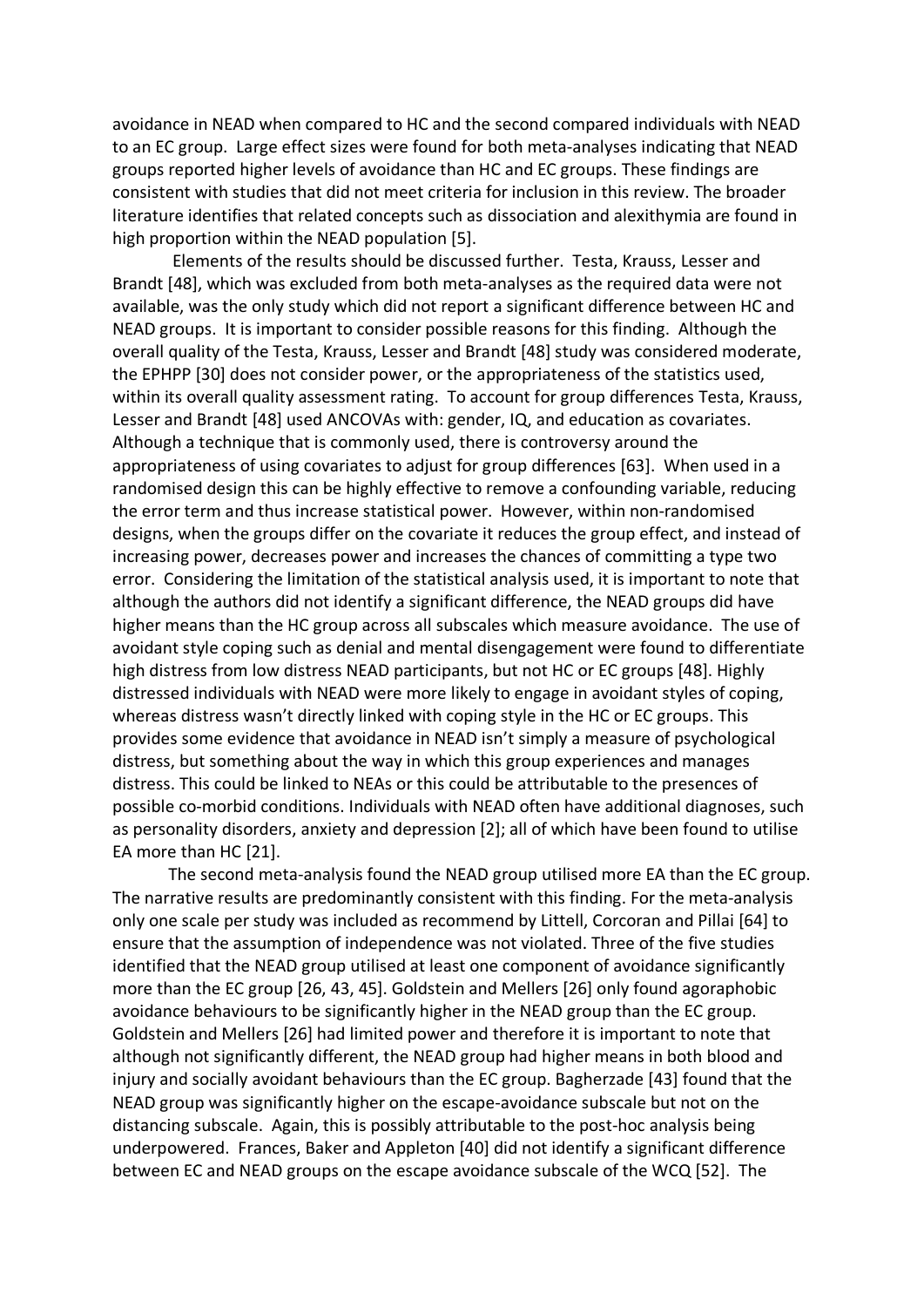difference in the findings of these two studies may be attributed to how data were reported. Frances, Baker and Appleton [40] used raw scores on the WCQ, whereas Bagherzade [43] used relative scores. Relative scores provide a weighted score based upon how much a person utilised one coping strategy compared to others measured on the WCQ. Raw scores do not consider the individual's reliance on a specific strategy. The use of relative scores is recommended for the WCQ [65], all other included studies [43, 44, 46] which used the WCQ reported the relative scores. Testa, Krauss, Lesser and Brandt [48] did not identify any significant difference on EA between the NEAD group and the EC group. Again, this finding is possibly attributable to the methodological issues discussed above. Therefore, it is again likely that when compared to an epilepsy group, individuals with NEAD employ heightened levels of EA strategies. Although individuals with NEAD had higher levels of EA than the EC, it is important to note that this finding was not consistent across all studies. Furthermore, the effect size was smaller than that of comparing NEAD to HC. This is consistent with previously literature which indicates that avoidance is correlated with distress as individuals with a diagnosis of epilepsy often have higher rates of co-morbid mental health conditions than HC [66] but less mental health co-morbidity than individuals with NEAD [67]. Additionally, it is possible that the experience of NEAs and epileptic seizures alike may lead to heightened avoidance. This may be particularly true when we think about behavioural avoidance and consider the nature of the attacks. NEAs or epileptic seizures can cause physical injury and may impact an individual's ability to engage in actives outside of the home. However, it is important to consider that Goldstein and Mellers [26] found that individuals with NEAD had higher levels of agoraphobic behaviour than the EC group. This indicates that seizure like activity alone does not explain behavioural avoidance, suggesting that avoidance is clinically relevant for individuals with a diagnosis of NEAD.

### **4.1 Construct Validity of EA**

EA, as a construct, contains both behavioural and cognitive strategies of avoidance and is a psychological process utilised with the NEAD population. However, questions arise as to the conceptualisation and measurement of EA including both behavioural and cognitive avoidance. Behavioural avoidance is the act of disengaging or avoiding a person, place, or thing to attempt to limit the distress that such situations are perceived to cause. Cognitive avoidance focuses on the cognitive strategies which individuals engage in to try and evade distressing thoughts, feelings, and sensations such as trying to switch their attention or suppress experiences which are distressing [68]. EA is thought to be the overarching strategy of not wanting to remain in contact with experiences which are perceived as distressing. Most of the included measures seem to measure EA as they considered both cognitive and behavioural components of avoidance. One exception was the Fear Questionnaire [57] which exclusively looked at behavioural avoidance and examined behavioural avoidance in relationship to specific fears. Therefore, given the measures used in the reviewed studies, it is not possible to consider the different components of avoidance within the NEAD population in a reliable and useful manner.

Future research should consider a measure of EA which clearly taps into behavioural and cognitive components of avoidance. One such measure recommended by Lewis and Naugle [69] is the MEAQ [60] which was used by Dimaro, Dawson, Roberts, Brown, Moghaddam, and Reuber [45]. The MEAQ is a highly reliable measure of EA which has a total EA scale as well as subscales focusing on cognitive and behavioural strategies of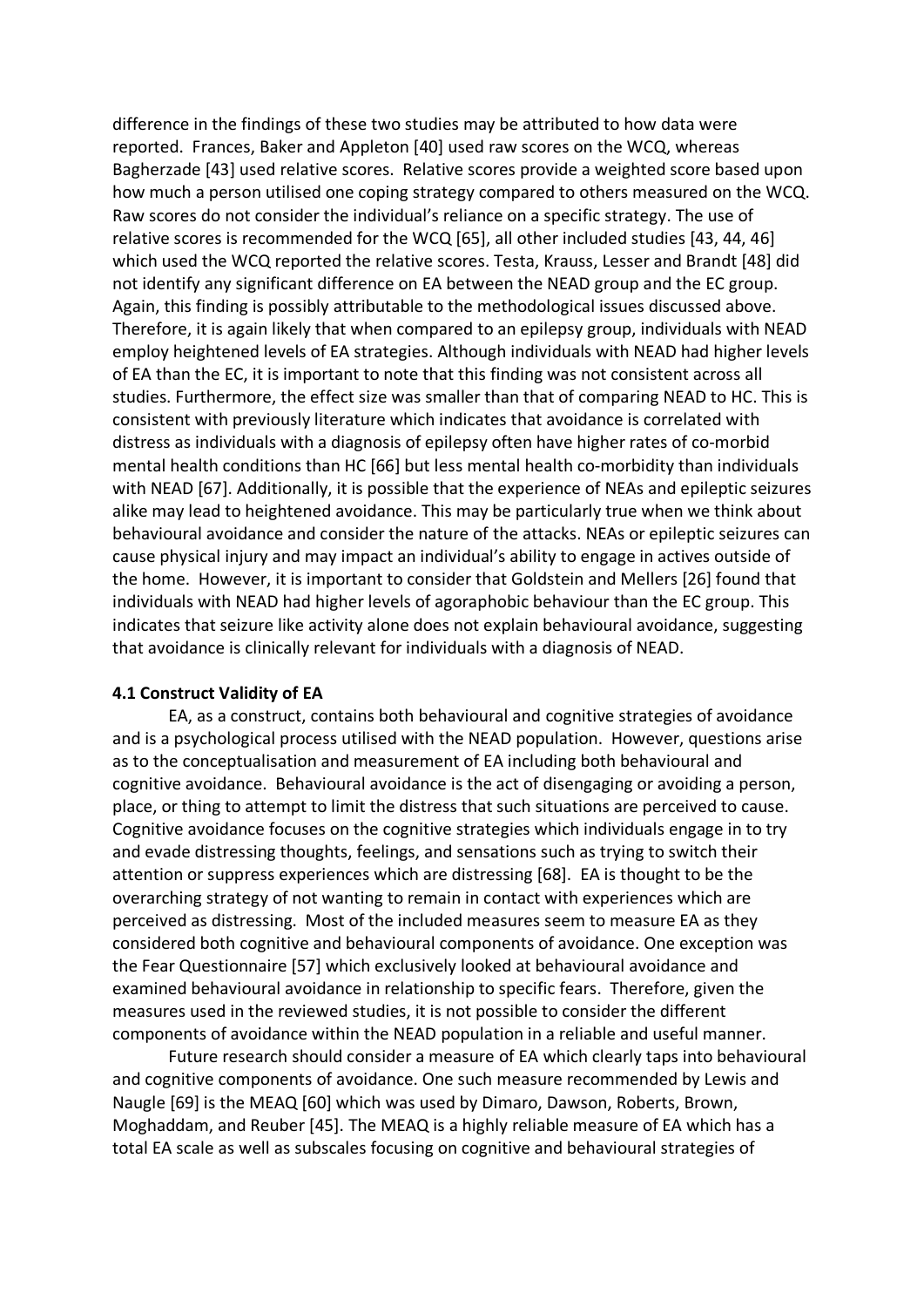avoidance. Using such a measure would help explore individual strategies of avoidance as well as the broader construct of EA.

This review focused on avoidance and did not consider dissociation. The operationalisation and measurement of both EA and dissociation is not uniform and requires attention. Currently the understanding of the relationship between avoidance and dissociation is limited. It is clear that both areas play an important role within NEAD and trauma related psychopathologies. Future research would benefit from considering both and avoidance and dissociation within NEAD, to tease apart the relationship between such constructs within this population.

#### **4.2 Limitations**

A limitation of this review is the reliance on published data. Significant findings are more likely to be published than null findings. This limitation needs to be considered with regards to the effect sizes identified by the meta-analyses. It is possible that the large overall effect size results from publication bias. In addition, the meta-analytic data were based upon a small number of studies and therefore the results should be interpreted with caution. However, based on the funnel plots it was identified that publication bias was not a significant concern. Focusing on peer reviewed published studies was to ensure quality. Included papers used reliable and valid self-report measures. However, there are still limitations with the use of self-report data which require a level of insight and emotional awareness. Individuals with NEAD have high levels of alexithymia and often struggle to identify internal thoughts and feelings [49]. Therefore, more research which uses experimental or observational paradigms and clinician reports in addition to self-report measures of avoidance would be beneficial. In addition, many of the participants in the study were female. Although this reflects the higher proportion of women with a diagnosis of NEAD than men [6], this is still considered a limitation. This becomes particularly clear when considering the results of Myers, Trobliger, Bortnik and Lancman [41] who found that men and women have different levels of avoidance and possibly utilise avoidance in different ways.

### **4.3 Clinical implications**

This review provides evidence for a commonly held clinical opinion that avoidance should be considered within interventions when working with individuals with NEAD [70, 71]. Many professionals describe difficulties working with NEAD patients [72]. This may be in part due to some of the clinical manifestations of avoidant behaviour. The manner in which individuals with NEAD discuss their difficulties is often non-descript and can therefore be difficult for clinicians to follow [73]. It is important to consider that these features of "difficult" patients could all be considered behavioural indicators of EA and may in fact be a core difficulty that this group faces.

#### **4.4. Future Research**

The findings of this review are consistent with previous studies of NEAD. Previous systematic reviews have identified that methodological limitations and limited comparison groups make it hard to draw conclusions about the aetiology and roles that specific psychological mechanisms may have in NEAD [5]. Therefore, more research is needed to understand the role of avoidance (cognitive, behavioural, and EA) in NEAD. The extant literature does not provide insight into the way in which avoidance may contribute to the development and maintenance of NEAD. Two of the included studies [39, 41] found that avoidance was utilised to varying degrees within different NEAD sub-groups. This suggests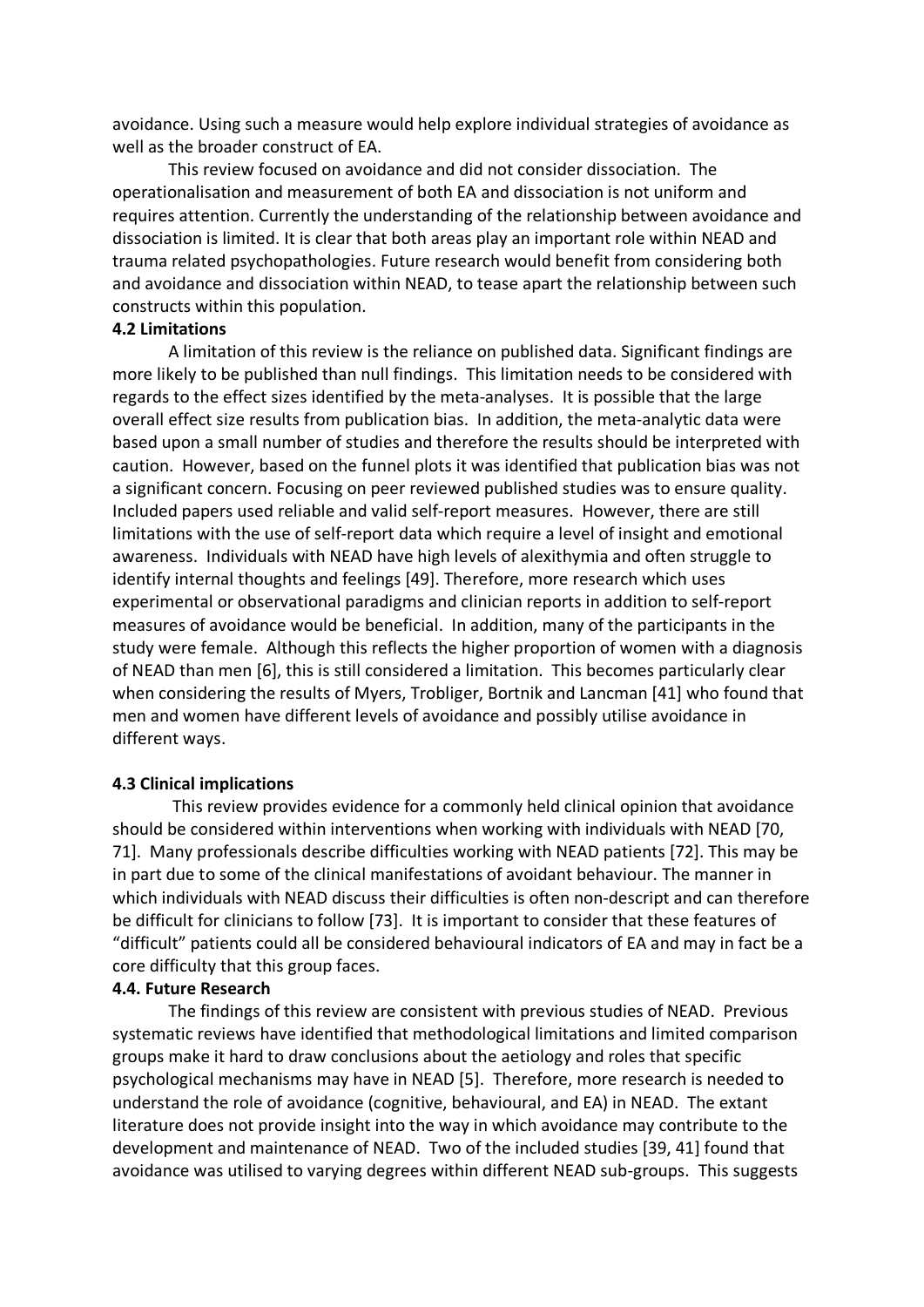that to understand the role(s) of avoidance, close attention should be paid to the heterogeneous nature of NEAD [74].

All included studies were cross-sectional in nature, and therefore it is impossible to ascertain directionality and causality of the relationship between NEAD and EA. Although it seems likely that high levels of EA and behavioural avoidance are utilised, it is unclear if this differs from other populations of individuals experiencing psychological disorders. EA has been identified as being a component of psychological distress across diagnosis, and trauma histories [21, 69]. Individuals with NEAD often have high levels of psychological co-morbidity and often identify as being highly distressed [2]. Based on the studies reviewed it is impossible to say whether the high levels of EA observed in NEAD are related to NEAs specifically or if they are more indicative of general psychological distress. There were no studies which compared EA in NEAD to clinical groups other than epilepsy. To further understand the role of EA within the NEAD population it is important that future studies explore the relationships between EA and NEAD compared to a clinical population experiencing emotional distress. Comparisons groups comprised of people who have been given a diagnosis of anxiety, depression or personality disorders may help to further understand this relationship. It is important to consider that only one study [24] controlled for anxiety levels. Even when controlling for anxiety, NEAD participants still displayed higher levels of avoidance behaviour compared to HC, indicating that avoidance, regardless of additional expression of psychological distress, such as anxiety, is likely to be an important component of NEAD.

#### **4.5 Conclusions**

EA may be a key therapeutic target in the treatment of NEAD. This review found that avoidance is likely a difficulty which many people with NEAD experience. Reducing levels of avoidance has been linked with higher quality of life and reduced distress [75]. Therefore, it appears relevant for clinicians to consider avoidance and the impact this may have on people's lives when supporting individuals who struggle with NEAD.

#### **5.0 Acknowledgements**

I would like to thank the charities which contributed to the development of this project: Friends in NEAD and NEAD UK.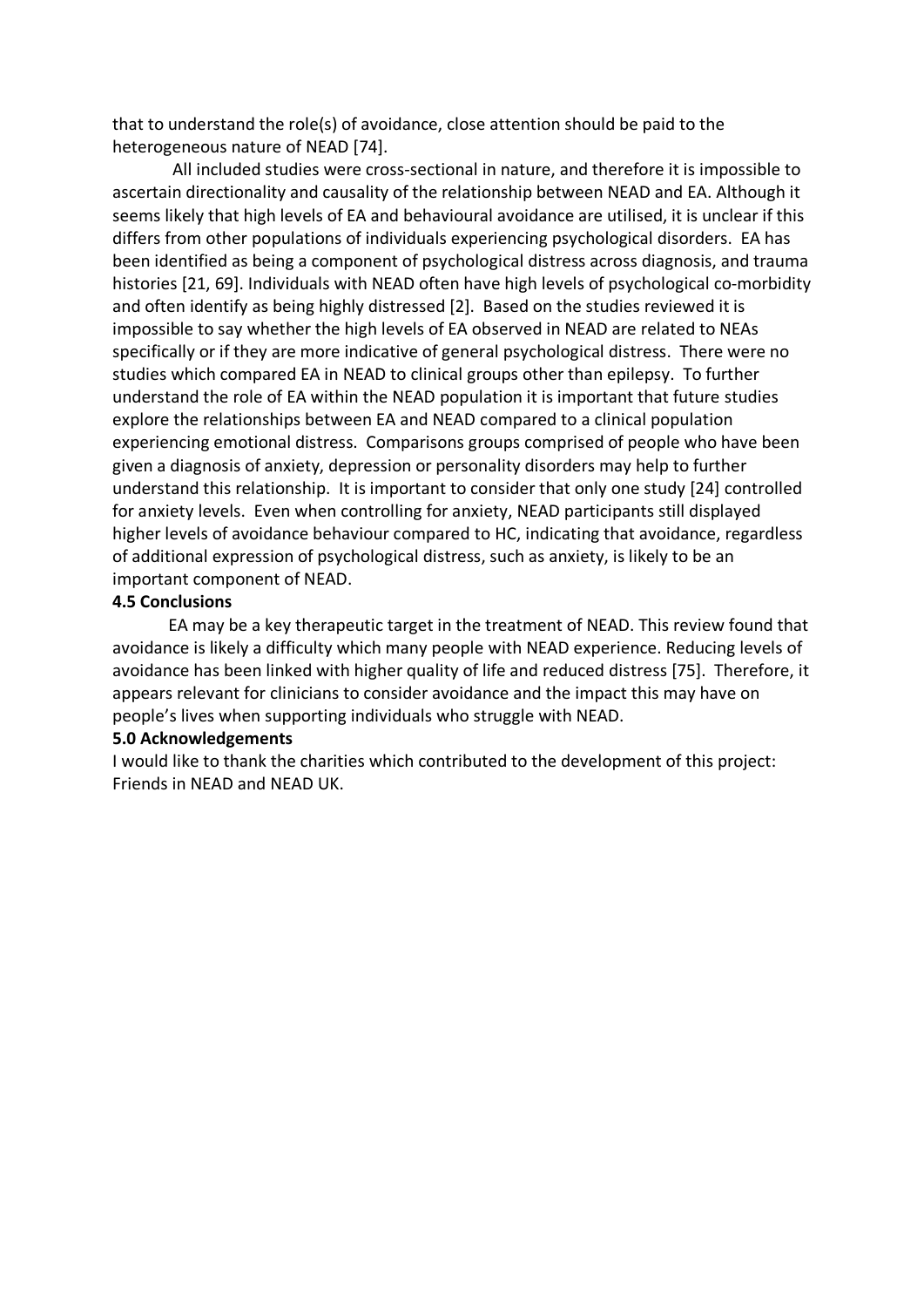## **References**

[1] Binzer M, Stone J, Sharpe M. Recent onset pseudoseizures - Clues to aetiology. Seizure 2004;13: 146-155.

[2] Bodde NMG, Brooks JL, Baker GA, Boon PAJM, Hendriksen JGM, Mulder OG, Aldenkamp AP. Psychogenic non-epileptic seizures-Definition, etiology, treatment and prognostic issues: A critical review. Seizure 2009;18: 543-553.

[3] Bodde NMG, Janssen AMAJ, Theuns C, Vanhoutvin JFG, Boon PAJM, Aldenkamp AP. Factors involved in the long-term prognosis of psychogenic nonepileptic seizures. Journal of Psychosomatic Research 2007;62: 545-551.

[4] Brown RJ, Bouska JF, Frow A, Kirkby A, Baker GA, Kemp S, Burness C, Reuber M. Emotional dysregulation, alexithymia, and attachment in psychogenic nonepileptic seizures. Epilepsy and Behavior 2013;29: 178-183.

[5] Brown RJ, Reuber M. Psychological and psychiatric aspects of psychogenic nonepileptic seizures (PNES): A systematic review. Clinical Psychology Review 2016;45: 157- 182.

[6] Abubakr A, Kablinger A, Caldito G. Psychogenic seizures: clinical features and psychological analysis. Epilepsy & Behavior 2003;4: 241-245.

[7] Brown RJ, Reuber M. Towards an integrative theory of psychogenic non-epileptic seizures (PNES). Clinical Psychology Review 2016;47: 55-70.

[8] Alper K, Devinsky O, Perrine K, Vazquez B, Luciano D. Nonepileptic seizures and childhood sexual and physical abuse. Neurology 1993;43: 1950-1953.

[9] Kaplan MJ, Dwivedi AK, Privitera MD, Isaacs K, Hughes C, Bowman M. Comparisons of childhood trauma, alexithymia, and defensive styles in patients with psychogenic nonepileptic seizures vs. epilepsy: implications for the etiology of conversion disorder. Journal of Psychosomatic Research 2013;75: 142-146.

[10] Fiszman A, Alves-Leon SV, Nunes RG, Isabella DA, Figueira I. Traumatic events and posttraumatic stress disorder in patients with psychogenic nonepileptic seizures: a critical review. Epilepsy & Behavior 2004;5: 818-825.

[11] Larkin W, Read J. Childhood trauma and psychosis: evidence, pathways, and implications. Journal of postgraduate medicine 2008;54: 287.

[12] Sabo AN. Etiological significance of associations between childhood trauma and borderline personality disorder: Conceptual and clinical implications. Journal of personality Disorders 1997;11: 50-70.

[13] Heim C, Newport DJ, Mletzko T, Miller AH, Nemeroff CB. The link between childhood trauma and depression: insights from HPA axis studies in humans. Psychoneuroendocrinology 2008;33: 693-710.

[14] Heim C, Nemeroff CB. The role of childhood trauma in the neurobiology of mood and anxiety disorders: preclinical and clinical studies. Biological psychiatry 2001;49: 1023- 1039.

[15] Banyard VL, Williams LM, Siegel JA. Understanding links among childhood trauma, dissociation, and women's mental health. American Journal of Orthopsychiatry 2001;71: 311.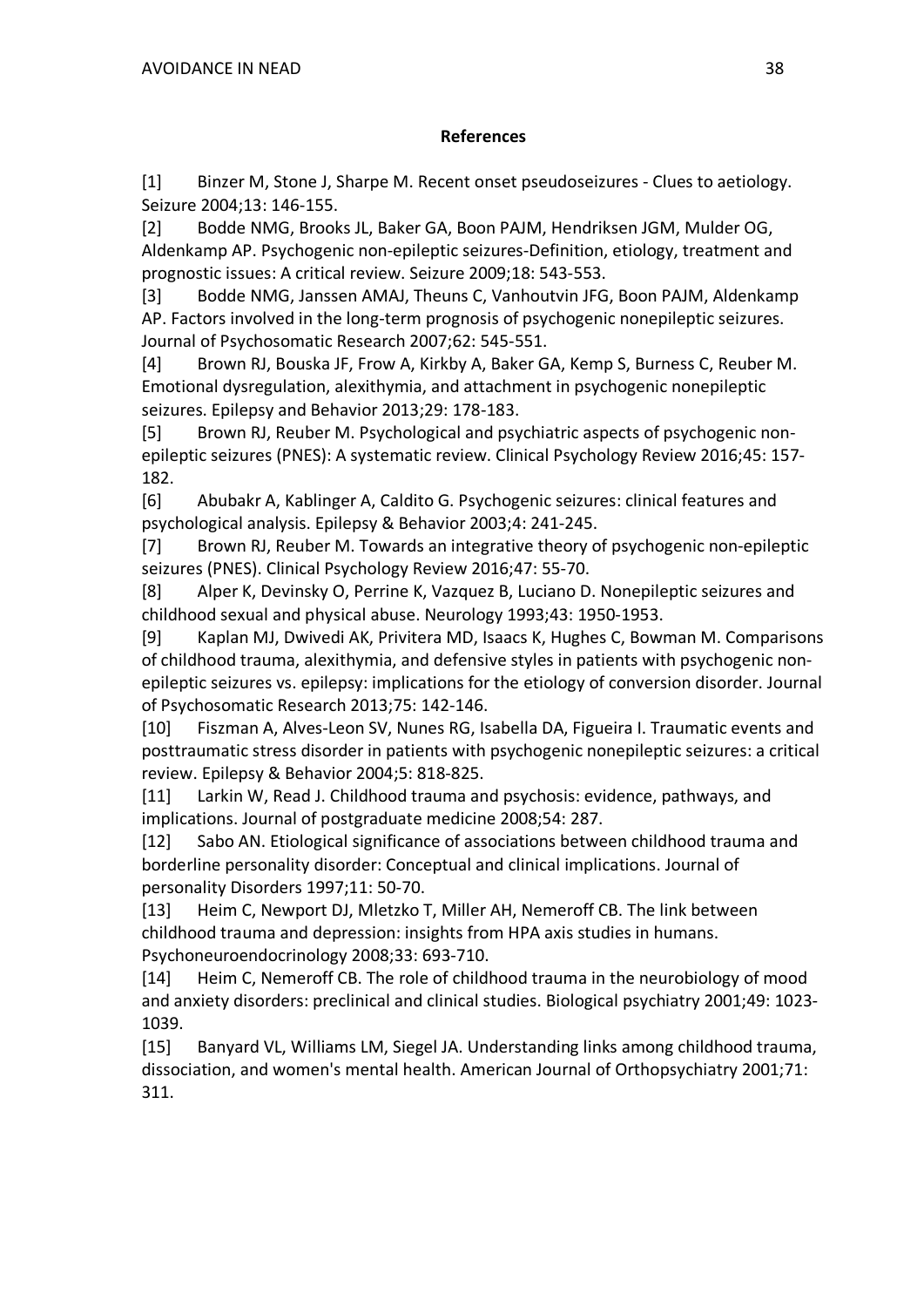[16] Brown RJ, Schrag A, Trimble MR. Dissociation, childhood interpersonal trauma, and family functioning in patients with somatization disorder. American Journal of Psychiatry 2005;162: 899-905.

[17] Ottenbreit ND, Dobson KS. Avoidance and depression: the construction of the Cognitive–Behavioral Avoidance Scale. Behaviour Research and Therapy 2004;42: 293- 313.

[18] Prigatano GP, Stonnington CM, Fisher RS. Psychological factors in the genesis and management of nonepileptic seizures: clinical observations. Epilepsy & Behavior 2002;3: 343-349.

[19] Hetzel-Riggin MD, Wilber EL. To Dissociate or Suppress? Predicting Automatic vs. Conscious Cognitive Avoidance. Journal of Trauma & Dissociation 2010;11: 444-457.

[20] Hayes SC, Wilson KG, Gifford EV, Follette VM, Strosahl K. Experiential avoidance and behavioral disorders: A functional dimensional approach to diagnosis and treatment. Journal of consulting and clinical psychology 1996;64: 1152.

[21] Chawla N, Ostafin B. Experiential avoidance as a functional dimensional approach to psychopathology: An empirical review. Journal of clinical psychology 2007;63: 871-890.

[22] Reddy MK, Pickett SM, Orcutt HK. Experiential avoidance as a mediator in the relationship between childhood psychological abuse and current mental health symptoms in college students. Journal of Emotional Abuse 2006;6: 67-85.

[23] Kroska EB, Roche AI, O'Hara MW. Childhood Trauma and Somatization: Identifying Mechanisms for Targeted Intervention. Mindfulness 2018: 1-12.

[24] Bakvis P, Spinhoven P, Zitman FG, Roelofs K. Automatic avoidance tendencies in patients with Psychogenic Non Epileptic Seizures. Seizure 2011;20: 628-634.

[25] Francis P, Baker GA. Non-epileptic attack disorder (NEAD): a comprehensive review. Seizure 1999;8: 53-61.

[26] Goldstein L, Mellers J. Ictal symptoms of anxiety, avoidance behaviour, and dissociation in patients with dissociative seizures. Journal of Neurology, Neurosurgery & Psychiatry 2006;77: 616-621.

[27] Moher D, Liberati A, Tetzlaff J, Altman DG, The PRISMA Group. Preferred Reporting Items for Systematic Reviews and Meta-Analyses: The PRISMA Statement. PLoS medicine 2009;6: e1000100.

[28] Boland A, Cherry G, Dickson R. Doing a Systematic Review. London, UK: SAGE; 2014.

[29] Higgins JP, Green S. Cochrane handbook for systematic reviews of interventions: John Wiley & Sons; 2011.

[30] Thomas H. Quality assessment tool for quantitative studies. Effective public health practice project. Toronto: McMaster University 2003.

[31] Deeks J, Dinnes J, D'amico R, Sowden A, Sakarovitch C, Song F, Petticrew M, Altman D. Evaluating non-randomised intervention studies. Health technology assessment (Winchester, England) 2003;7: iii-x, 1-173.

[32] Urbanek M, Harvey M, McGowan J, Agrawal N. Regulation of emotions in psychogenic nonepileptic seizures. Epilepsy & Behavior 2014;37: 110-115.

[33] Harden CL, Jovine L, Burgut FT, Carey BT, Nikolov BG, Ferrando SJ. A comparison of personality disorder characteristics of patients with nonepileptic psychogenic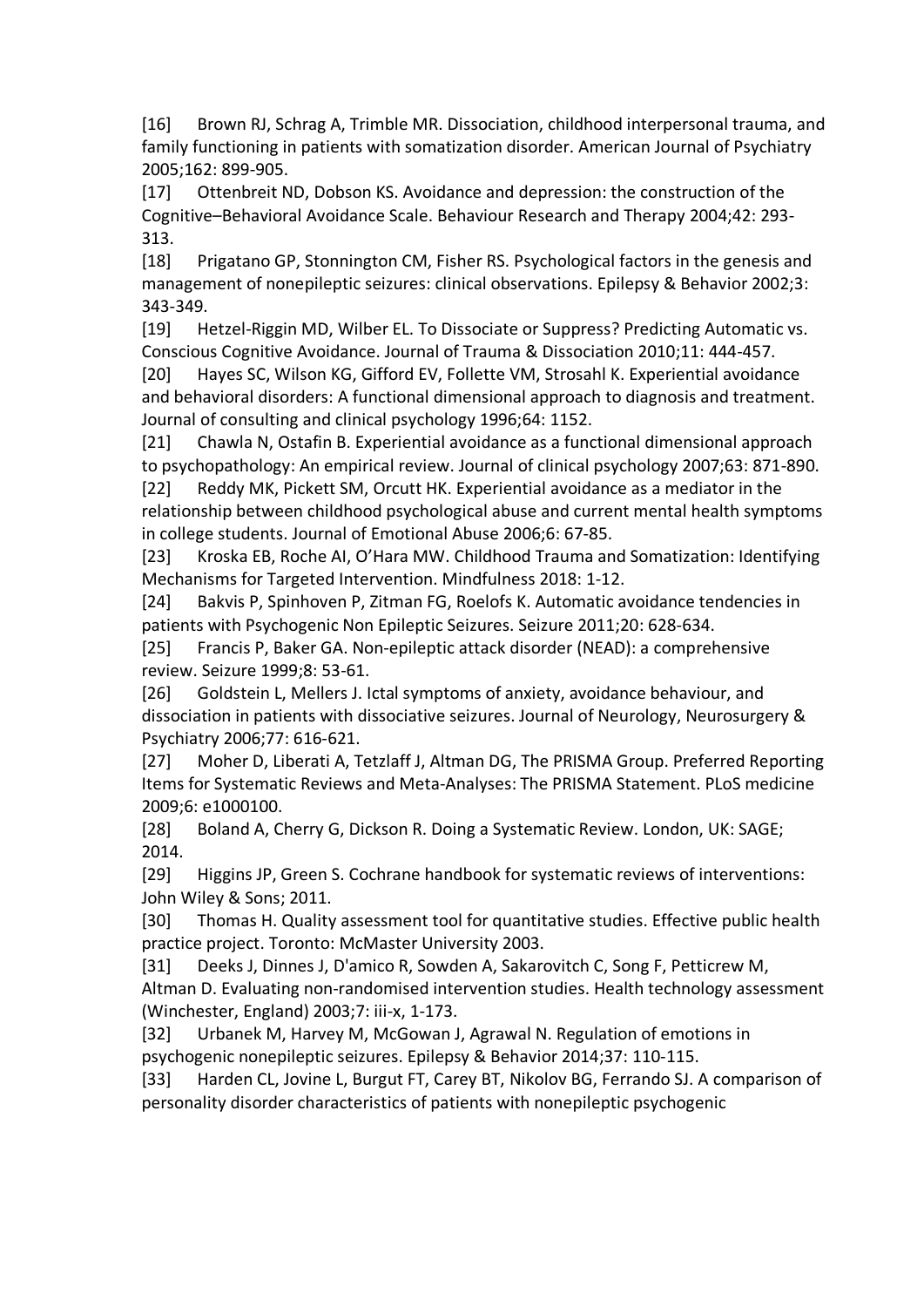pseudoseizures with those of patients with epilepsy. Epilepsy and Behavior 2009;14: 481- 483.

[34] Uliaszek AA, Prensky E, Baslet G. Emotion regulation profiles in psychogenic nonepileptic seizures. Epilepsy and Behavior 2012.

[35] Myers L, Matzner B, Perrine K, Lancman M. Prevalence of alexithymia in patients with psychogenic non-epileptic seizures and epileptic seizures and predictors in psychogenic non-epileptic seizures. Epilepsy and Behavior 2013;26: 153-157.

[36] Gulec MY, Ynanc L, Yanartap O, Uzer A, Gulec H. Predictors of suicide in patients with conversion disorder. Comprehensive Psychiatry 2014;55: 457-462.

[37] Morris LS, To B, Baek K, Chang-Webb YC, Mitchell S, Strelchuk D, Mikheenko Y, Phillips W, Zandi M, Jenaway A, Walsh C, Voon V. Disrupted avoidance learning in functional neurological disorder: Implications for harm avoidance theories. NeuroImage: Clinical 2017;16: 286-294.

[38] Uhlmann C. Treatment of dissociative nonepileptic seizures. Or why patients with dissociative seizures should be treated on epilepsy wards. Nervenheilkunde 2004;23: 222- 225.

[39] Baslet G, Tolchin B, Dworetzky BA. Altered responsiveness in psychogenic nonepileptic seizures and its implication to underlying psychopathology. Seizure 2017;52: 162-168.

[40] Frances PL, Baker GA, Appleton PL. Stress and avoidance in Pseudoseizures: Testing the assumptions. Epilepsy Research 1999;34: 241-249.

[41] Myers L, Trobliger R, Bortnik K, Lancman M. Are there gender differences in those diagnosed with psychogenic nonepileptic seizures? Epilepsy and Behavior 2017.

[42] Novakova B, Howlett S, Baker R, Reuber M. Emotion processing and psychogenic non-epileptic seizures: A cross-sectional comparison of patients and healthy controls. Seizure 2015;29: 4-10.

[43] Bagherzade A, Mani A, Firoozabadi A, Asadipooya A. Positive and negative affects and coping strategies in patients with psychogenic non-epileptic seizure, temporal lobe epilepsy and control groups. Biomedical and Pharmacology Journal 2015;8: 133-139.

[44] Cronje G, Pretorius C. The coping styles and health-related quality of life of South African patients with psychogenic nonepileptic seizures. Epilepsy & Behavior 2013;29: 581-584.

[45] Dimaro LV, Dawson DL, Roberts NA, Brown I, Moghaddam NG, Reuber M. Anxiety and avoidance in psychogenic nonepileptic seizures: The role of implicit and explicit anxiety. Epilepsy & Behavior 2014;33: 77-86.

[46] Goldstein LH, Drew C, Mellers J, Mitchell-O'Malley S, Oakley DA. Dissociation, hypnotizability, coping styles and health locus of control: characteristics of pseudoseizure patients. Seizure 2000;9: 314-322.

[47] Gul A, Ahmad H. Cognitive deficits and emotion regulation strategies in patients with psychogenic nonepileptic seizures: A task-switching study. Epilepsy & Behavior 2014;32: 108-113.

[48] Testa SM, Krauss GL, Lesser RP, Brandt J. Stressful life event appraisal and coping in patients with psychogenic seizures and those with epilepsy. Seizure 2012;21: 282-287.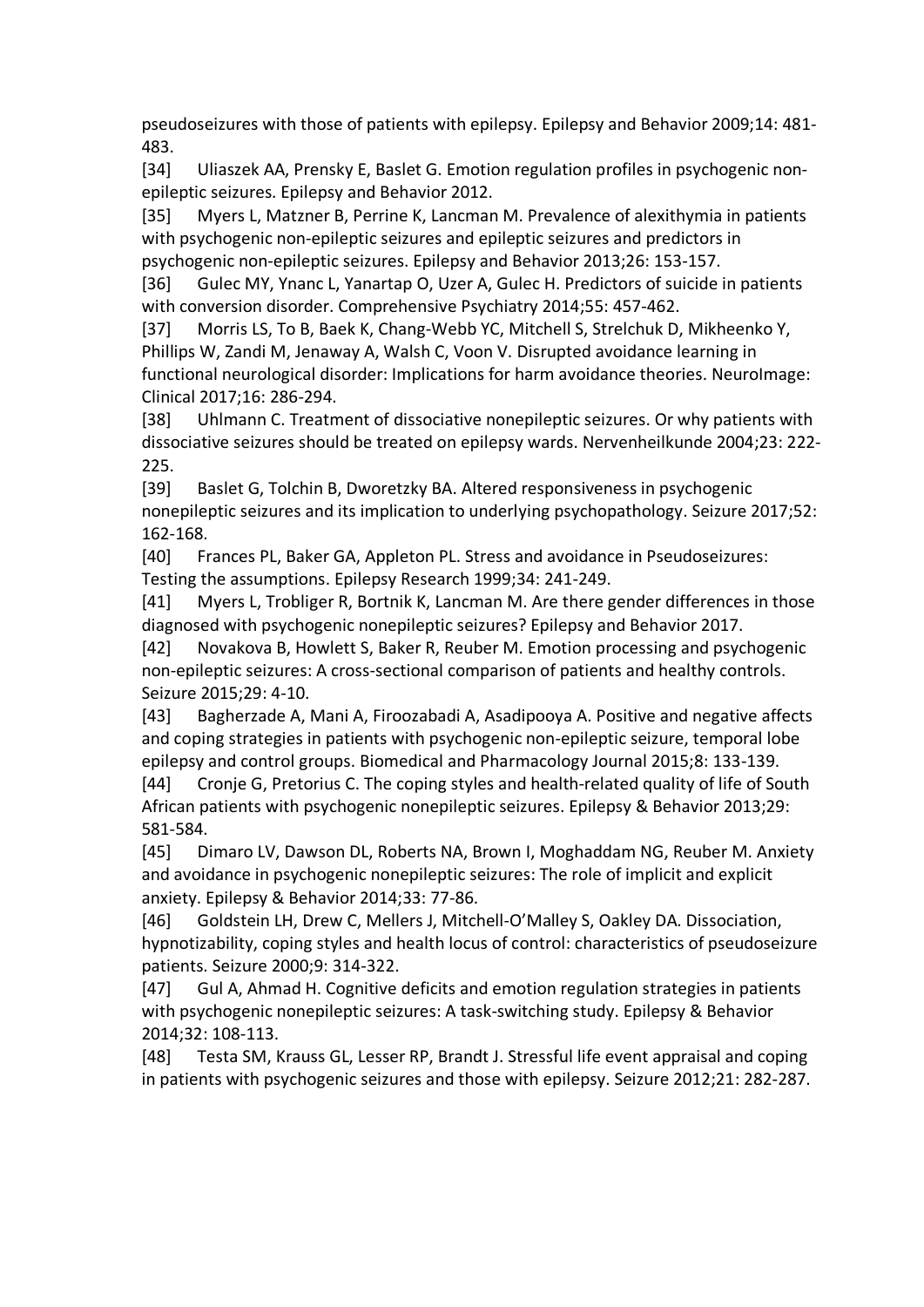[49] Myers L, Fleming M, Perrine K, Lancman M. Stress coping strategies in patients with psychogenic non-epileptic seizures and how they relate to trauma symptoms, alexithymia, anger and mood. Seizure 2013;22: 634-639.

[50] Baker R, Thomas S, Thomas PW, Gower P, Santonastaso M, Whittlesea A. The Emotional Processing Scale: scale refinement and abridgement (EPS-25). Journal of psychosomatic research 2010;68: 83-88.

[51] Baslet G, Hill J. Case report: Brief mindfulness-based psychotherapeutic intervention during inpatient hospitalization in a patient with conversion and dissociation. Clinical Case Studies 2011;10: 95-109.

[52] Folkman S, Lazarus RS. Manual for the ways of coping questionnaire: Consulting Psychologists Press; 1988.

[53] Bond FW, Hayes SC, Baer RA, Carpenter KM, Guenole N, Orcutt HK, Waltz T, Zettle RD. Preliminary psychometric properties of the Acceptance and Action Questionnaire–II: A revised measure of psychological inflexibility and experiential avoidance. Behavior therapy 2011;42: 676-688.

[54] Endler NS, Parker J. Coping inventory for stressful situations: Multi-Health systems Incorporated; 1990.

[55] Carver CS, Scheier MF, Weintraub JK. Assessing coping strategies: a theoretically based approach. Journal of personality and social psychology 1989;56: 267.

[56] Litman, J. The COPE inventory: dimensionality and relationships with approachand avoidance motives and positive and negative traits. Personality and individual differences 2006;41:273-284

[57] Marks I. Conditioning models for clinical syndromes are out of date. Behavioral and Brain Sciences 1979;2: 175-177.

[58] Gross JJ, John OP. Individual differences in two emotion regulation processes: implications for affect, relationships, and well-being. Journal of personality and social psychology 2003;85: 348.

[59] Watson M, Greer S. Development of a questionnaire measure of emotional control. Journal of Psychosomatic Research 1983;27: 299-305.

[60] Gámez W, Chmielewski M, Kotov R, Ruggero C, Watson D. Development of a measure of experiential avoidance: The Multidimensional Experiential Avoidance Questionnaire. Psychological Assessment 2011;23: 692.

[61] Faul F, Erdfelder E, Buchner A, Lang Ae. G\*power 3. In. Germany 2007.

[62] Hamilton BL. An empirical investigation of the effects of heterogeneous regression slopes in analysis of covariance. Educational and Psychological Measurement 1977;37: 701-712.

[63] Miller GA, Chapman JP. Misunderstanding analysis of covariance. Journal of abnormal psychology 2001;110: 40.

[64] Littell JH, Corcoran J, Pillai V. Systematic reviews and meta-analysis: Oxford University Press; 2008.

[65] Vitaliano PP, Maiuro RD, Russo J, Becker J. Raw versus relative scores in the assessment of coping strategies. Journal of Behavioral medicine 1987;10: 1-18.

[66] Tellez-Zenteno JF, Patten SB, Jetté N, Williams J, Wiebe S. Psychiatric comorbidity in epilepsy: a population-based analysis. Epilepsia. 2007;48: 2336-44.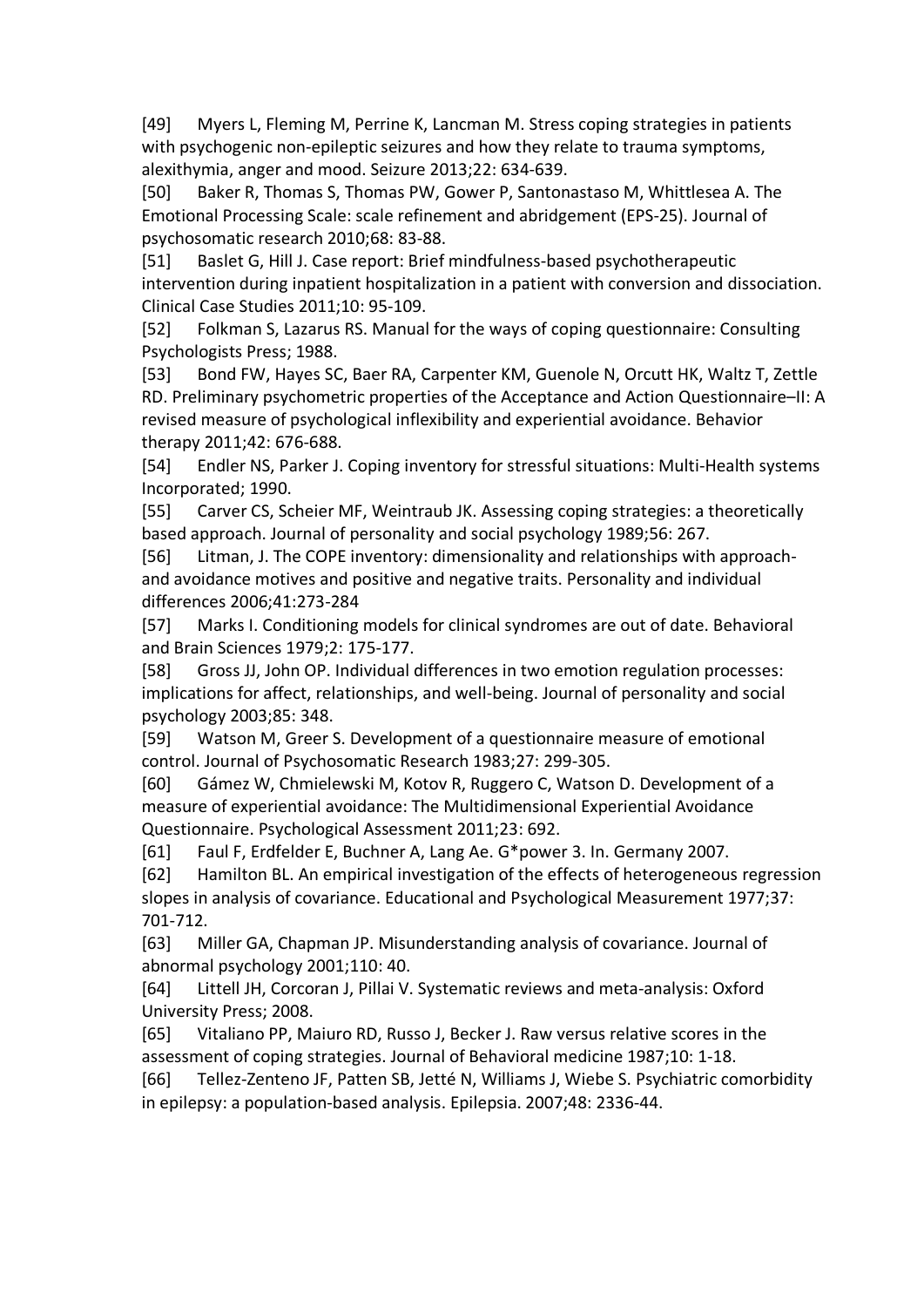[67] Diprose, William, Frederick Sundram, and David B. Menkes. Psychiatric comorbidity in psychogenic nonepileptic seizures compared with epilepsy. Epilepsy & Behavior 2016;56: 123-130.

[68] Hayes SC, Strosahl K, Wilson KG, Bissett RT, Pistorello J, Toarmino D, Polusny MA, Dykstra TA, Batten SV, Bergan J, Stewart SH, Zvolensky MJ, Eifert GH, Bond FW, Forsyth JP, Karekla M, McCurry SM. Measuring experiential avoidance: a preliminary test of a working model. Psychological Record 2004;54: 553-578.

[69] Lewis M, Naugle A. Measuring Experiential Avoidance: Evidence toward Multidimensional Predictors of Trauma Sequelae. Behave Sci. 2017;7(1):9

[70] Robbins NM, Larimer P, Bourgeois JA, Lowenstein DH. Number of patient-reported allergies helps distinguish epilepsy from psychogenic nonepileptic seizures. Epilepsy & Behavior 2016;55: 174-177.

[71] Mellers J. The approach to patients with "non-epileptic seizures". Postgraduate medical journal 2005;81: 498-504.

[72] Rawlings G, Reuber M. Health care practitioners' perceptions of psychogenic nonepileptic seizures: A systematic review of qualitative and quantitative studies. Epilepsia 2018;59(6): 1109-1123.

[73] Schwabe M, Reuber M, Schoendienst M, Guelich E. Listening to people with seizures: how can Conversation Analysis help in the differential diagnosis of seizure disorders. Communication and Medicine. 2008;5(1)59-72.

[74] Baslet G, Roiko A, Prensky E. Heterogeneity in psychogenic nonepileptic seizures: understanding the role of psychiatric and neurological factors. Epilepsy & Behavior 2010;17: 236-241.

[75] Jones B, Reuber M, Norman P. Correlates of health-related quality of life in adults with psychogenic nonepileptic seizures: A systematic review. Epilepsia 2016;57: 171-181.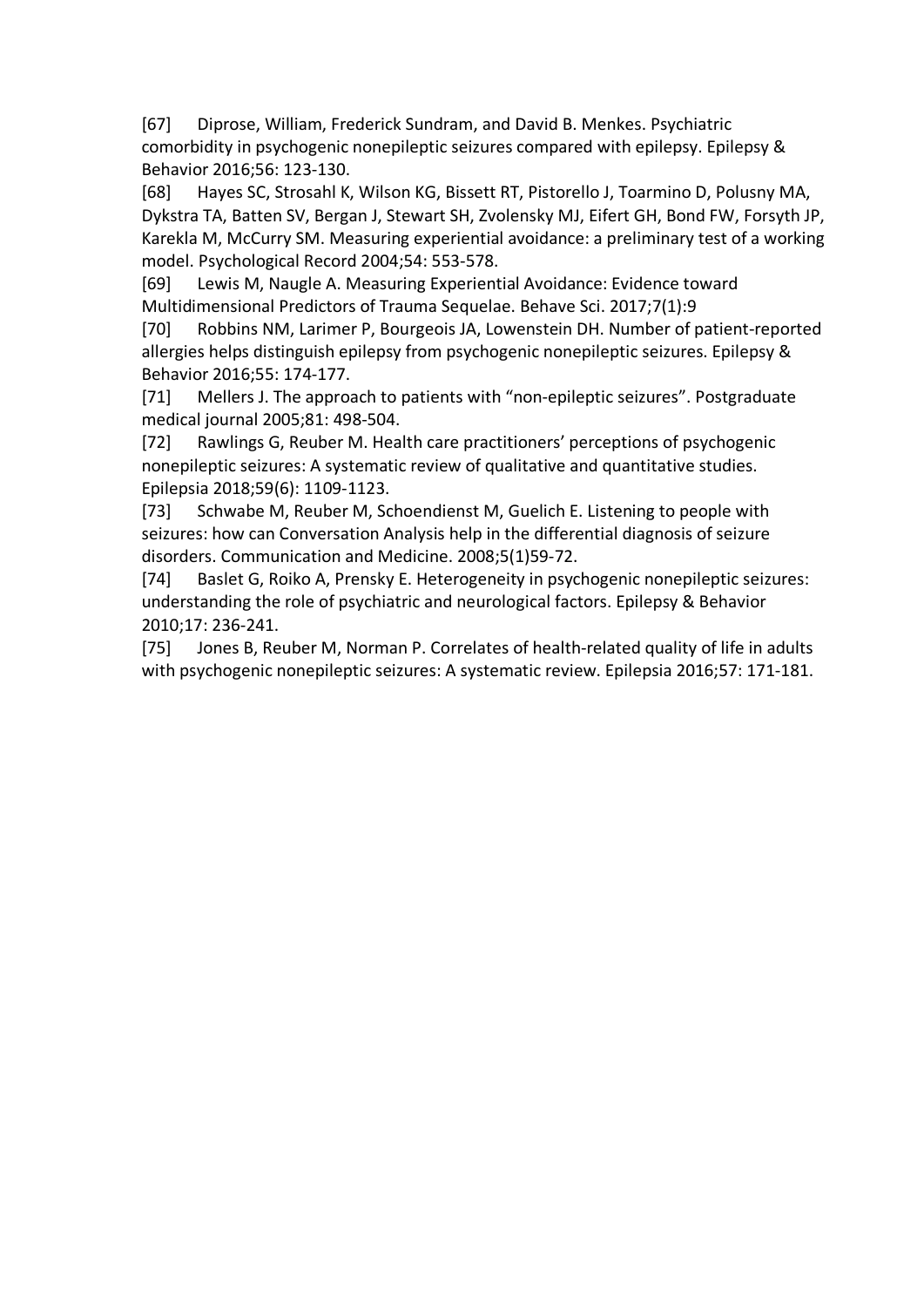## Table 1

*Search terms for NEAD and Avoidance*

| Avoidance terms combined with OR |
|----------------------------------|
| experiential n1 avoidance        |
| distract\$                       |
| suppress\$                       |
| reappraisal                      |
| cognitive n3 change              |
| cognitive n3 appraisal           |
| coping n3 style                  |
| coping n3 mechanism              |
| coping n3 strateg\$              |
| avoid\$                          |
|                                  |
|                                  |
|                                  |

Note: Final searches combined NEAD and Avoidance terms with AND, n3 indicates that search terms must appear within three words of each other.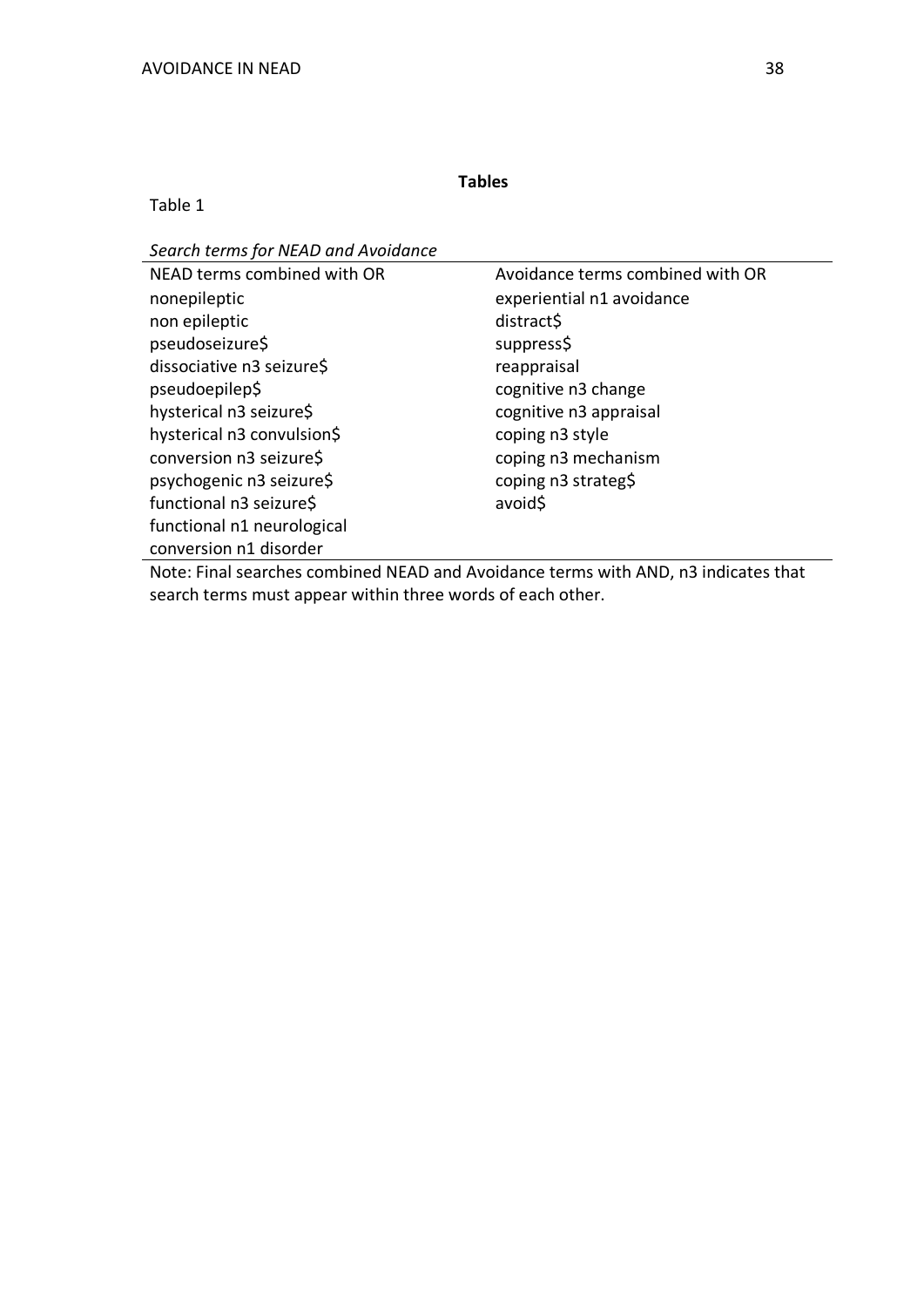#### *Quality Assessment Table Using the EPHPP tool (Thomas, 2003)*

| Study                      | <b>Selection Bias</b><br><b>Study Design</b> |            | Confounders<br>Blinding                                                                                    |                |                  | Data Collection                                                                                            |                          | Analysis                        | Overall            |                  |                      |                                                                                       |                |                |                           |                        |          |
|----------------------------|----------------------------------------------|------------|------------------------------------------------------------------------------------------------------------|----------------|------------------|------------------------------------------------------------------------------------------------------------|--------------------------|---------------------------------|--------------------|------------------|----------------------|---------------------------------------------------------------------------------------|----------------|----------------|---------------------------|------------------------|----------|
|                            | Study Design                                 | Randomised | Study design Rating                                                                                        | Representative | agreed<br>High % | Selection of bias<br>Rating                                                                                | Groups the same          | High % cofounders<br>controlled | Confounders Rating | Assessor unaware | Participants unaware | <b>Blinding Rating</b>                                                                | Measures valid | Tools reliable | Data collection<br>Rating | Statistics appropriate |          |
| Bagherzade, Mani [43]      | case control                                 | no         | $\mathsf{M}% _{T}=\mathsf{M}_{T}\!\left( a,b\right) ,\ \mathsf{M}_{T}=\mathsf{M}_{T}\!\left( a,b\right) ,$ | likely         | $\overline{?}$   | $\mathsf{M}% _{T}=\mathsf{M}_{T}\!\left( a,b\right) ,\ \mathsf{M}_{T}=\mathsf{M}_{T}\!\left( a,b\right) ,$ | yes                      | < 60%                           | S                  | ?                | ?                    | $\mathsf{M}% _{T}=\mathsf{M}_{T}\!\left( a,b\right) ,\ \mathsf{M}_{T}=\mathsf{M}_{T}$ | yes            | yes            | S                         | yes                    | Moderate |
| Bakvis, Spinhoven [24]     | case control                                 | no         | ${\sf M}$                                                                                                  | ?              | ?                | W                                                                                                          | no                       | $>60\%$                         | M                  | ?                | $\cdot$              | M                                                                                     | yes            | Yes            | S                         | yes                    | Moderate |
| Baslet, Tolchin [39]       | case control                                 | no         | M                                                                                                          | likely         | ?                | M                                                                                                          | no                       | $>60\%$                         | M                  | ?                | ?                    | M                                                                                     | yes            | Yes            | S.                        | yes                    | Strong   |
| Cronje and Pretorius [44]  | case control                                 | no         | ${\sf M}$                                                                                                  | unlikely       | ?                | W                                                                                                          | yes                      | $>60\%$                         | $\mathsf S$        | ?                | $\cdot$              | M                                                                                     | yes            | yes            | S.                        | yes                    | Moderate |
| Dimaro, Dawson [45]        | case control                                 | no         | ${\sf M}$                                                                                                  | unlikely       | ?                | W                                                                                                          | yes                      | $>60\%$                         | $\mathsf{S}$       | ?                | N                    | M                                                                                     | yes            | no             | M                         | yes                    | Moderate |
| Frances, Baker [40]        | case control                                 | no         | ${\sf M}$                                                                                                  | likely         | ?                | M                                                                                                          | yes                      | $>60\%$                         | S                  | ?                | $\cdot$              | M                                                                                     | yes            | yes            | S.                        | yes                    | Strong   |
| Goldstein, Drew [46]       | case control                                 | no         | ${\sf M}$                                                                                                  | unlikely       | ?                | W                                                                                                          | yes                      | $>60\%$                         | $\mathsf S$        | ?                | $\cdot$ ?            | M                                                                                     | yes            | yes            | S.                        | yes                    | Moderate |
| Goldstein and Mellers [26] | case control                                 | no         | ${\sf M}$                                                                                                  | likely         | ?                | M                                                                                                          | yes                      | >80%                            | S                  | ?                | $\cdot$              | M                                                                                     | yes            | yes            | S.                        | yes                    | Strong   |
| Gul and Ahmad [47]         | case control                                 | no         | ${\sf M}$                                                                                                  | unlikely       | ?                | W                                                                                                          | yes                      | $>60\%$                         | M                  | ?                | $\cdot$              | M                                                                                     | yes            | no             | M                         | yes                    | Moderate |
| Myers, Felming [49]        | cross-sectional                              | no         | W                                                                                                          | unlikely       | ?                | W                                                                                                          | $\overline{\phantom{a}}$ |                                 | $\overline{a}$     | ?                | $\cdot$              | M                                                                                     | yes            | yes            | S.                        | yes                    | Weak     |
| Myers, Trobliger [41]      | case control                                 | no         | ${\sf M}$                                                                                                  | likely         | ?                | ${\sf M}$                                                                                                  | yes                      | $>60\%$                         | $\mathsf S$        | ?                | ?                    | M                                                                                     | yes            | yes            | S.                        | yes                    | Strong   |
| Novakova, Howlett [42]     | case control                                 | no         | ${\sf M}$                                                                                                  | likely         | yes              | ${\sf M}$                                                                                                  | yes                      | >60%                            | ${\sf M}$          | ?                | ?                    | M                                                                                     | yes            | yes            | S.                        | yes                    | Strong   |
| Testa, Krauss [48]         | case control                                 | no         | ${\sf M}$                                                                                                  | unlikely       | ?                | W                                                                                                          | no                       | $>60\%$                         | ${\sf M}$          | ?                | $\cdot$              | M                                                                                     | yes            | yes            | S.                        | no                     | Moderate |
| Urbanek, Harvey [32]       | case control                                 | no         | M                                                                                                          | unlikely       | No               | W                                                                                                          | no                       | $>60\%$                         | M                  | ?                | ?                    | M                                                                                     | yes            | yes            | S                         | yes                    | Moderate |

Note: numbers relate to ratings provided by the EPHPP tool (Thomas, 2003). Section ratings of S= strong, M = moderate, and W= weak.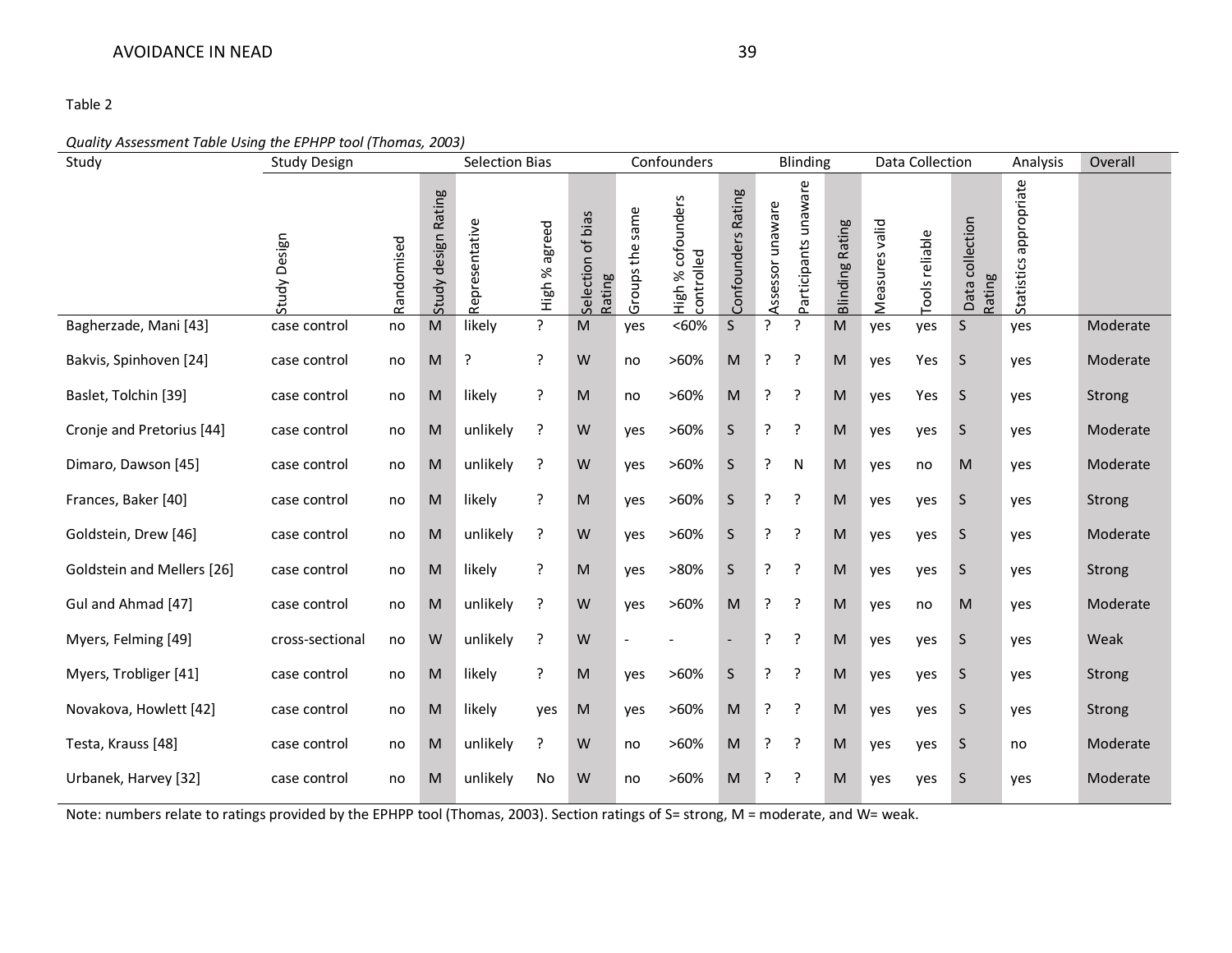| Study                          | Location                  | <b>Healthy Control</b><br>Group                                                                | <b>Comparison Group</b>                                                                                                        | NEAD group                                                                                                                      | Avoidance<br>Measure                                                              | Type of<br>Avoidance | <b>Key Findings</b>                                                                                                                                                                                                                                                                                                                                                                                                                                                                                                                                      |
|--------------------------------|---------------------------|------------------------------------------------------------------------------------------------|--------------------------------------------------------------------------------------------------------------------------------|---------------------------------------------------------------------------------------------------------------------------------|-----------------------------------------------------------------------------------|----------------------|----------------------------------------------------------------------------------------------------------------------------------------------------------------------------------------------------------------------------------------------------------------------------------------------------------------------------------------------------------------------------------------------------------------------------------------------------------------------------------------------------------------------------------------------------------|
| Bagherzad,<br>Mani [43]        | Iran                      | $N = 33$<br>Mean Age=36.65<br>(SD not reported)<br>36% female<br>40% college<br>educated       | <b>Temporal Lobe</b><br>Epilepsy<br>$N = 33$<br>Mean Age = 35.67<br>(SD not reported)<br>27% female<br>60% college<br>educated | NEAD diagnosed<br>by physician<br>$N = 33$<br>Mean Age = $39.9$<br>(SD not reported)<br>66% female<br>13% college<br>educated   | <b>WCQ</b><br><b>Subscales</b><br>used:<br>distancing and<br>escape-<br>avoidance | Experiential         | NEAD participants used significantly<br>more escape avoidance (p<.001), and<br>distancing (p<.05) than healthy controls.<br>Although the means for NEAD<br>participants were higher than the mean<br>for the EC group, no post-hoc between<br>group significant testing was conducted<br>between the two groups. Using the<br>mean, n, and SDs provided t-tests were<br>conducted, identifying that the NEAD<br>participants used significantly more<br>escape-avoidance (p<.001) but not<br>significantly more distancing (p>.05) than<br>the EC group. |
| Bakvis,<br>Spinhoven<br>$[24]$ | <b>The</b><br>Netherlands | $N = 20$<br>Mean Age = $31.9$<br>$(SD=12.7)$<br>75% female<br><b>Education not</b><br>reported | No comparison<br>group                                                                                                         | NEAD confirmed<br>by EEG telemetry<br>$N=12$<br>Mean age= 36.8<br>$(SD=12.9)$<br>66% female<br><b>Education not</b><br>reported | Approach-<br>avoidance task                                                       | Behavioural          | NEAD group showed higher levels of<br>approach avoidance for angry faces than<br>controls even with anxiety controlled for.                                                                                                                                                                                                                                                                                                                                                                                                                              |

*Results summary table showing: study characteristics, key findings, and measure of avoidance*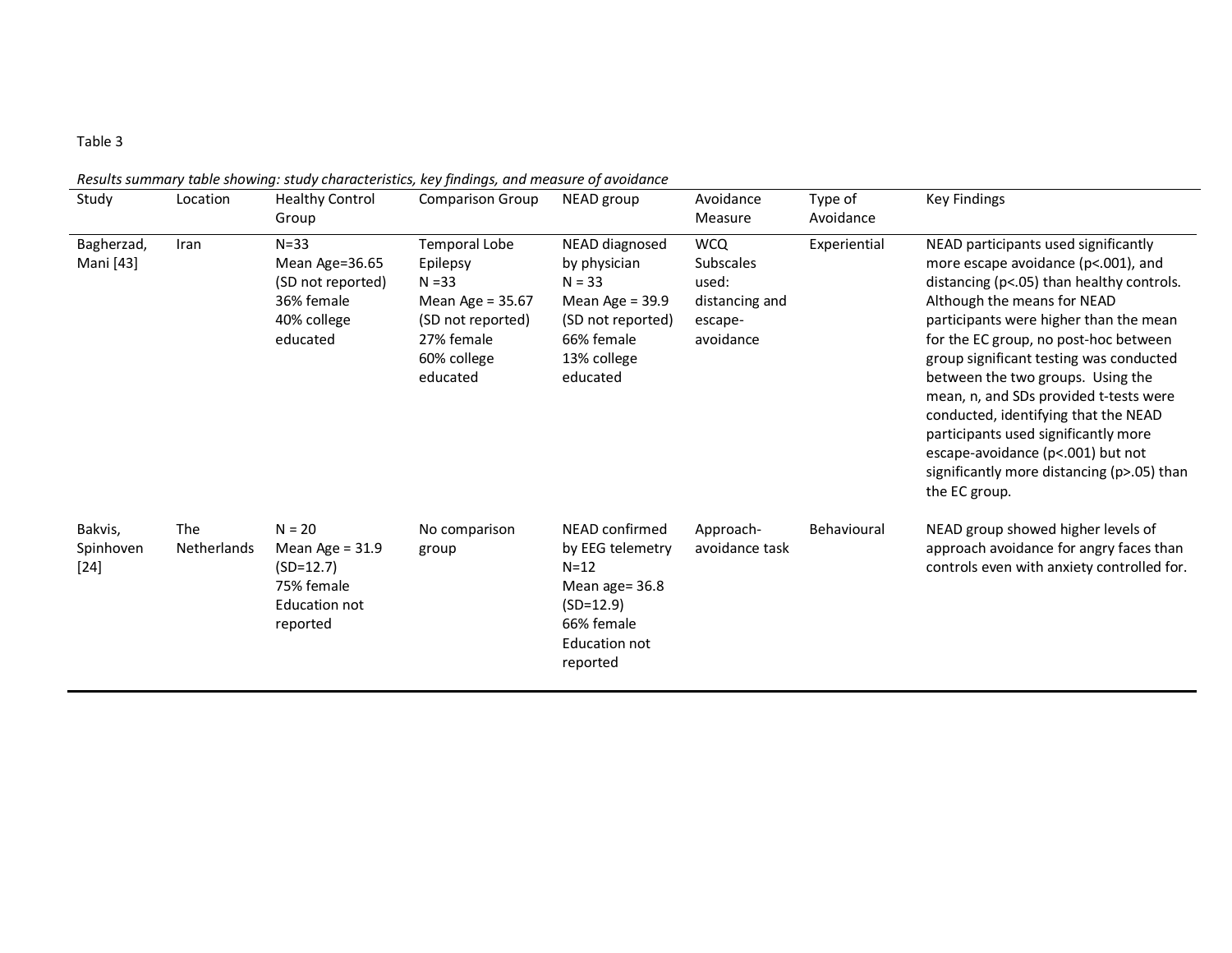| Study                             | Location     | <b>Healthy Control</b><br>Group                                                                        | <b>Comparison Group</b>                                                                                                                                 | NEAD group                                                                                                                                            | Avoidance<br>Measure                                                      | Type of<br>Avoidance | <b>Key Findings</b>                                                                                                                                                                                                                                                                                                                |
|-----------------------------------|--------------|--------------------------------------------------------------------------------------------------------|---------------------------------------------------------------------------------------------------------------------------------------------------------|-------------------------------------------------------------------------------------------------------------------------------------------------------|---------------------------------------------------------------------------|----------------------|------------------------------------------------------------------------------------------------------------------------------------------------------------------------------------------------------------------------------------------------------------------------------------------------------------------------------------|
| Baslet,<br>Tolchin [39]           | <b>USA</b>   | No healthy control                                                                                     | NEAD with altered<br>responsiveness<br>during an NEA<br>$N = 24$<br>Mean age=39.13<br>$(SD=11.23)$<br>89.40% female<br>13.75 Mean years<br>in education | <b>NEAD</b> intact<br>responsiveness<br>during an NEA<br>$N=47$<br>Mean age=38.15<br>$(SD=14.26)$<br>91.7% female<br>13.00 mean years<br>in education | AAQ-II<br>Full scale used                                                 | Experiential         | NEAD participants with altered<br>responsiveness during NEA had higher<br>levels of EA. Altered responsiveness<br>during an NEA, was considered a more<br>severe NEA.                                                                                                                                                              |
| Cronje and<br>Pretorius<br>$[44]$ | South Africa | $N = 22$<br>Age matched to<br>NEAD group<br>Gender marched to<br>NEAD group<br>59% College<br>educated | No comparison<br>group                                                                                                                                  | NEAD confirmed<br>by EEG telemetry<br>$N=22$<br>Mean age = 32.77<br>$(SD = 14.4)$<br>77% female<br>24% college<br>educated                            | <b>WCQ</b><br>subscales<br>used:<br>distancing and<br>escape<br>avoidance | Experiential         | NEAD group was higher on escape<br>avoidance and distancing than HC. Post-<br>hoc regression found that escape<br>avoidance and distancing were<br>significant negative predictors of health-<br>related quality of life.                                                                                                          |
| Dimaro,<br>Dawson [45]            | UK           | $N = 31$<br>Mean Age=42.97<br>$(SD=13.93)$<br>67.7% female<br>25.8% university<br>educated             | Epilepsy<br>$N = 25$<br>Mean age=39.40<br>$(SD=16.49)$<br>64% female<br>28% university<br>educated                                                      | NEAD confirmed<br>by EEG telemetry<br>$N=30$<br>Mean age=40.87<br>$(SD=12.88)$<br>73.3% female<br>16.3% university<br>educated                        | <b>MEAQ</b><br>full scale used                                            | Experiential         | NEAD participants had significantly more<br>EA than HC and EC group. EA and<br>somatising could identify epilepsy or<br>NEAD diagnosis in 83.6% of cases using<br>logistical regression. EA was positively<br>correlated with NEA frequency, and no<br>correlation was found between seizure<br>frequency and EA for the EC group. |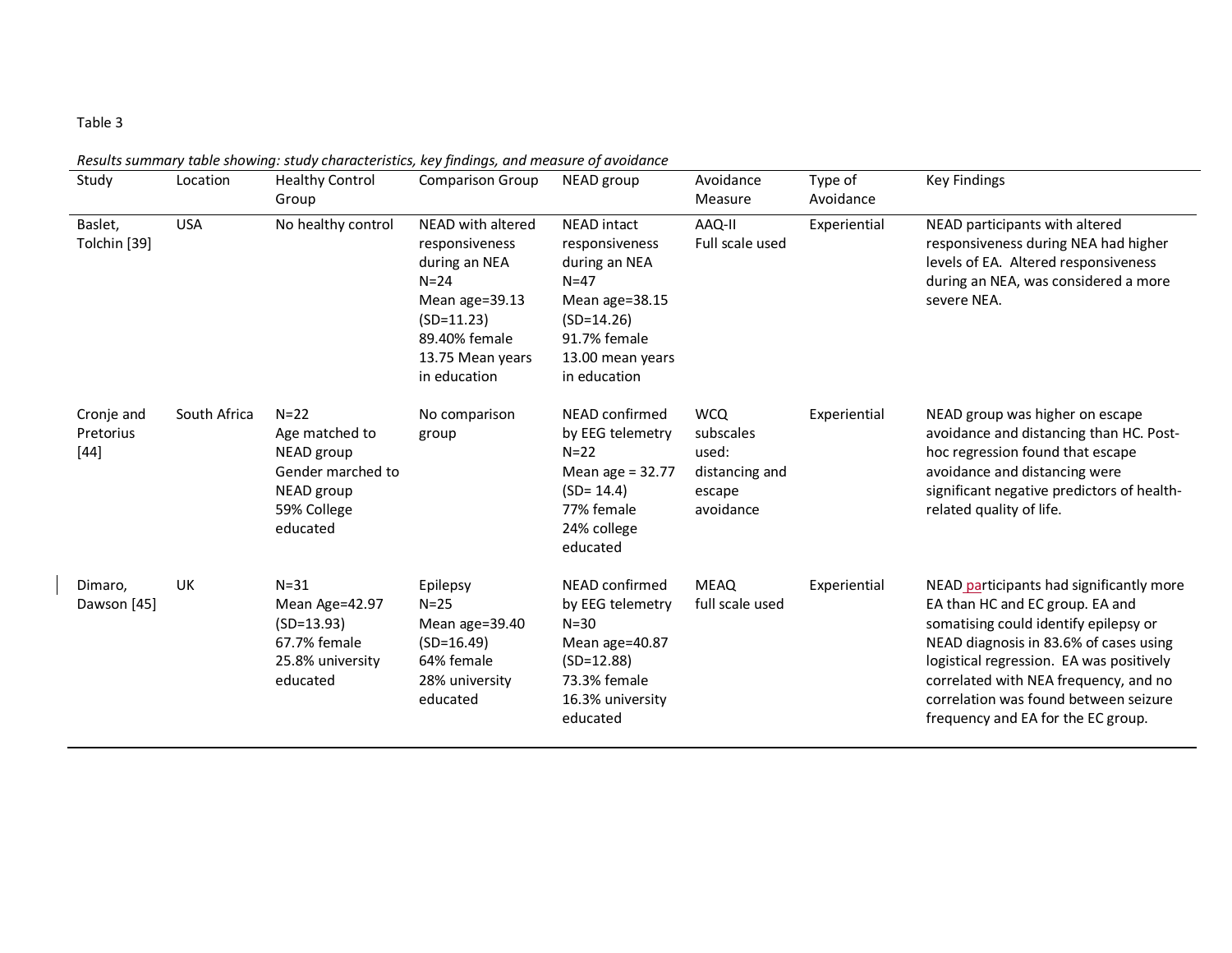| Study                              | Location | ncounts summary table showing: stuay characteristics, key phamgs, and measure of avoidance<br><b>Healthy Control</b><br>Group | <b>Comparison Group</b>                                                                                              | NEAD group                                                                                                                                         | Avoidance<br>Measure                                                                             | Type of<br>Avoidance | Key Findings                                                                                                                                                                                                                                                                                                                                                                                                                                                                                                                                                                           |
|------------------------------------|----------|-------------------------------------------------------------------------------------------------------------------------------|----------------------------------------------------------------------------------------------------------------------|----------------------------------------------------------------------------------------------------------------------------------------------------|--------------------------------------------------------------------------------------------------|----------------------|----------------------------------------------------------------------------------------------------------------------------------------------------------------------------------------------------------------------------------------------------------------------------------------------------------------------------------------------------------------------------------------------------------------------------------------------------------------------------------------------------------------------------------------------------------------------------------------|
| Frances,<br><b>Baker</b> [40]      | UK       | $N=30$<br>Mean Age=33.7<br>$(SD=13.8)$<br>66.6% female<br>12.2 mean years in<br>fulltime education                            | Epilepsy<br>$N = 30$<br>Mean age = $36.2$<br>$(SD=12.9)$<br>66.6% female<br>14.5 mean years in<br>fulltime education | NEAD confirmed<br>by EEG telemetry<br>$N = 30$<br>Mean age $= 36.9$<br>$(SD=13.7)$<br>66.6% female<br>11.03 mean years<br>in fulltime<br>education | <b>WCQ</b><br>subscales<br>used:<br>distancing and<br>escape<br>avoidance                        | Experiential         | Escape avoidance was higher for<br>individuals with NEAD than HC group.<br>There was no significant difference<br>between the EC group and the NEAD<br>group on either distancing or escape-<br>avoidance. A significant difference was<br>found using MANOVA between all three<br>groups on the distancing subscale.<br>However, results were not directly<br>reported for the difference between HC<br>and NEAD. Using the reported sample<br>size, group means and SD, a t-test was<br>conducted. The difference between HC<br>and NEAD was found to be significant<br>with p=.029. |
| Goldstein,<br>Drew [46]            | UK       | $N=20$<br>Mean age = 35.95<br>$(SD=8.46)$<br>45% Female<br><b>Education not</b><br>reported                                   | No comparison<br>group                                                                                               | NEAD confirmed<br>by EEG telemetry<br>$N=20$<br>Mean age=34.35<br>$(SD=13.49)$<br>80% female<br>Education not<br>reported                          | <b>WCQ</b><br>subscales<br>used:<br>distancing and<br>escape<br>avoidance                        | Experiential         | Escape-avoidance was significantly<br>higher in the NEAD group than in the<br>healthy control group. There was no<br>significant difference found between HC<br>and NEAD group on the distancing<br>subscale.                                                                                                                                                                                                                                                                                                                                                                          |
| Goldstein<br>and Mellers<br>$[26]$ | UK       | No healthy control                                                                                                            | Epilepsy<br>$N=19$<br>Mean age= 35.84<br>$(SD=10.81)$<br>73.% females<br><b>Education not</b><br>reported            | <b>NEAD</b><br>predominantly<br>confirmed by EEG<br>$N=25$<br>Mean age = $35.52$<br>$(SD=13.49)$<br>76% female                                     | Fear<br>Questionnaire<br>subscales:<br>agoraphobia,<br>social phobia,<br>and blood and<br>injury | Behavioural          | The NEAD group was higher in<br>agoraphobia subscale than the EC group<br>however no differences were found for<br>either social phobia or blood and injury<br>subscales.                                                                                                                                                                                                                                                                                                                                                                                                              |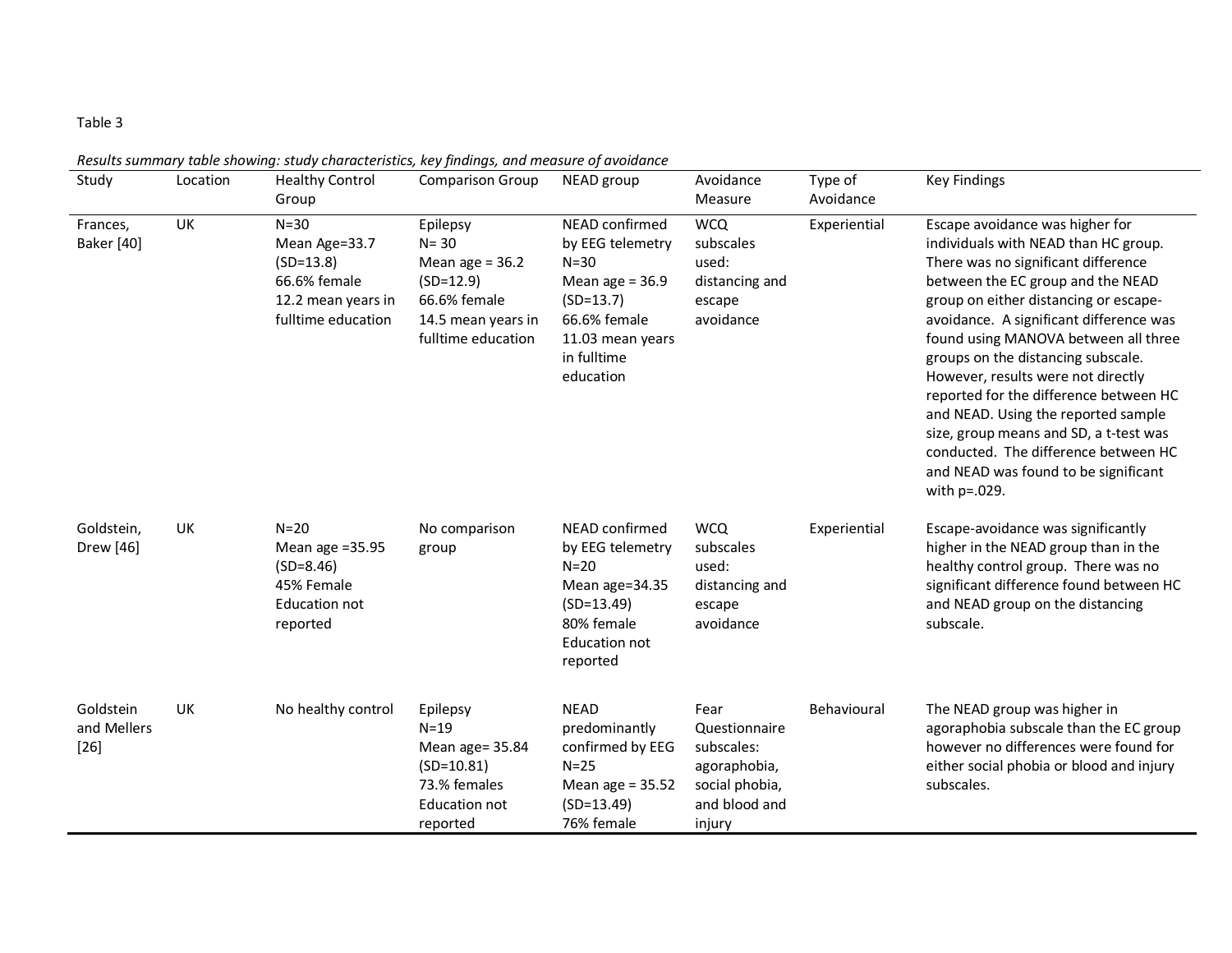| Study                         | Location   | results summary table showing: staay enaracteristics, Key jinamgs, and measure of avoiaunce<br><b>Healthy Control</b><br>Group | <b>Comparison Group</b>                                                                   | NEAD group                                                                                                                                                 | Avoidance<br>Measure                                                            | Type of<br>Avoidance | <b>Key Findings</b>                                                                                                                                                                                                                                                 |
|-------------------------------|------------|--------------------------------------------------------------------------------------------------------------------------------|-------------------------------------------------------------------------------------------|------------------------------------------------------------------------------------------------------------------------------------------------------------|---------------------------------------------------------------------------------|----------------------|---------------------------------------------------------------------------------------------------------------------------------------------------------------------------------------------------------------------------------------------------------------------|
|                               |            |                                                                                                                                |                                                                                           | education not<br>reported                                                                                                                                  |                                                                                 |                      |                                                                                                                                                                                                                                                                     |
| Gul and<br>Ahmad [47]         | Pakistan   | $N = 72$<br>Mean age=23.93<br>$(SD=3.09)$<br>55.5% female<br>65.2% had further<br>education beyond<br>high school              | No comparison<br>group                                                                    | <b>NEAD diagnosis</b><br>not confirmed<br>$N = 72$<br>Mean age=28.36<br>$(SD=3.93)$<br>51.8% female<br>58.3 had further<br>education beyond<br>high school | Emotion<br>Regulation<br>Questionnaire<br>Emotional<br>suppressions<br>subscale | Experiential         | The NEAD group had significantly higher<br>levels of emotional suppression than<br>healthy controls. Emotional suppression<br>was linked with a deficit in cognitive<br>switching and errors in a facial<br>recognition task.                                       |
| Myers,<br>Felming [49]        | <b>USA</b> | No healthy control                                                                                                             | No comparison<br>group                                                                    | <b>NEAD diagnosis</b><br>not confirmed<br>$N=82$<br>Mean age =39.7<br>87.8% female<br><b>Education not</b><br>reported                                     | <b>CISS</b><br>Avoidance<br>subscales                                           | Experiential         | 15.9% of patients endorsed heightened<br>levels of EA, which was fewer than<br>reported lower task oriented and<br>elevated emotion coping EA was found<br>to predict low positive emotions and was<br>not predicted by demographic variables<br>or trauma history. |
| Myers,<br>Trobliger<br>$[41]$ | <b>USA</b> | No healthy control                                                                                                             | Males with NEAD<br>Mean age = $34.34$<br>$(SD=13.43)$<br><b>Education not</b><br>reported | NEAD confirmed<br>by EEG telemetry<br>Females with<br><b>NEAD</b><br>Mean age $=$ 37<br>$(SD=13.29)$<br><b>Education not</b><br>reported                   | <b>CISS</b><br>Avoidance<br>subscales                                           | Experiential         | Women and men varied on EA, with men<br>using more EA and had higher levels of<br>depression. Women experienced higher<br>levels of dissociation and were more<br>likely to have experienced sexual abuse.                                                          |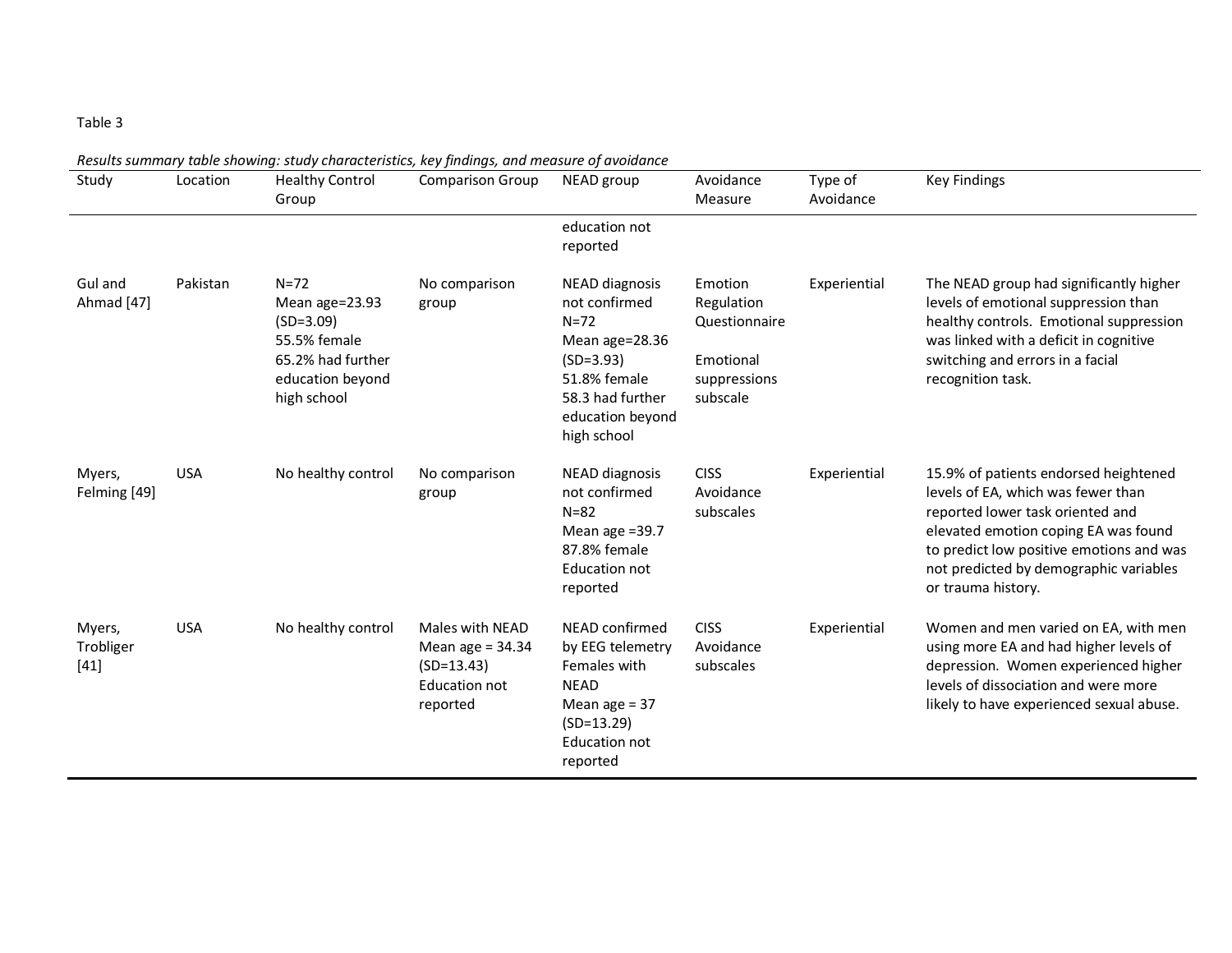| Study                     | Location   | <b>Healthy Control</b><br>Group                                                                                 | <b>Comparison Group</b>                                                                              | NEAD group                                                                                                                                           | Avoidance<br>Measure                                                                                                        | Type of<br>Avoidance                                                              | <b>Key Findings</b>                                                                                                                                                                                                                                                                                                                                                                                                                                                   |
|---------------------------|------------|-----------------------------------------------------------------------------------------------------------------|------------------------------------------------------------------------------------------------------|------------------------------------------------------------------------------------------------------------------------------------------------------|-----------------------------------------------------------------------------------------------------------------------------|-----------------------------------------------------------------------------------|-----------------------------------------------------------------------------------------------------------------------------------------------------------------------------------------------------------------------------------------------------------------------------------------------------------------------------------------------------------------------------------------------------------------------------------------------------------------------|
| Novakova,<br>Howlett [42] | UK         | EPS-25 data<br>$N = 224$<br>Median age=32 (SD<br>not reported)<br>86.2 % female<br>Education not<br>reported    | No comparison<br>group                                                                               | NEAD diagnosis<br>confirmation not<br>reported<br>$N = 50$<br>Median age=39<br>(SD not reported)<br>86.0% female<br><b>Education not</b><br>reported | <b>EPS-25</b><br>Avoidance and<br>suppression<br>subscales                                                                  | Experiential                                                                      | Avoidance and suppression subscales of<br>the EPS-25 were higher in NEAD then in<br>the normative healthy control data. Of<br>the five emotional process scores<br>measured using the EPS-25 suppression<br>was highest in the NEAD group. A trend<br>which was not endorsed within the<br>healthy control data. There was no<br>difference in levels of avoidance or<br>suppression when within NEAD group<br>comparisons were done based upon<br>seizure frequency. |
| Testa,<br>Krauss [48]     | <b>USA</b> | $N = 40$<br>Mean age= $39.65$<br>$(SD=11.32)$<br>82.5% female<br>Average highest<br>grade of education<br>15.31 | Epilepsy<br>$N=20$<br>Mean age=36.6<br>$(SD=12.52)$<br>Average highest<br>grade of education<br>15.4 | NEAD confirmed<br>by EEG telemetry<br>$N=40$<br>Mean age=36.67<br>$(SD=11.17)$<br>92.5% female<br>Average highest<br>grade of<br>education 13.7      | <b>COPE</b><br>mental<br>disengagement<br>, denial,<br>behavioural<br>disengagement<br>, and<br>substance use,<br>subscales | Experiential,<br>except for<br>substance use<br>subscale which<br>is behavioural. | The NEAD group did not engage in<br>significantly more mental<br>disengagement, behavioural<br>disengagement, substance abuse or<br>denial than either the HC group or the EC<br>group. There was a positive correlation<br>between distress and use of denial as a<br>coping strategy for the NEAD group, that<br>was not found for either the HC control<br>group or EC group.                                                                                      |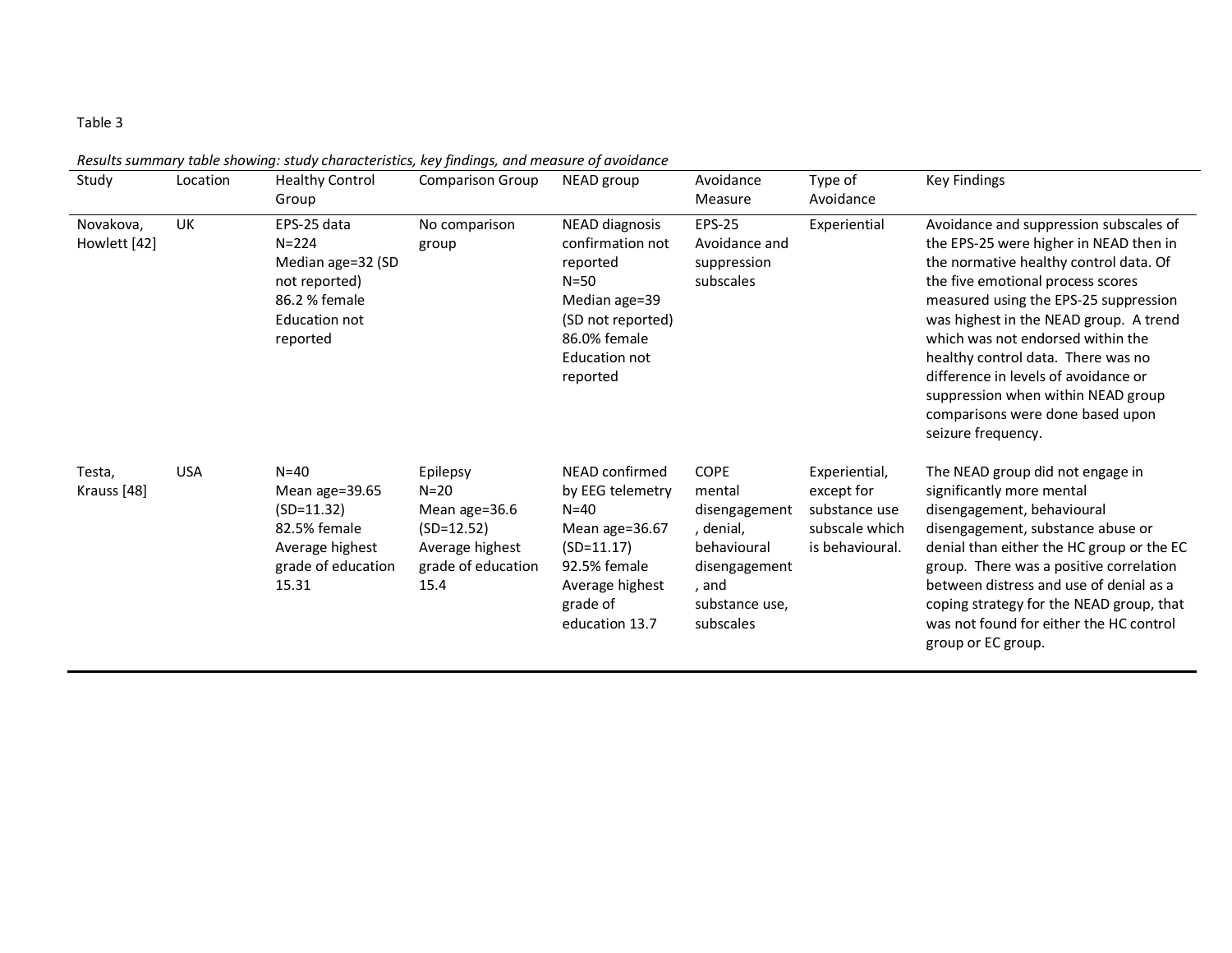| Study                   | Location | <b>Healthy Control</b><br>Group                                                          | <b>Comparison Group</b> | NEAD group                                                                                                                   | Avoidance<br>Measure                                                                                           | Type of<br>Avoidance | <b>Key Findings</b>                                                                                                                                                                                                                                                                                                                                      |
|-------------------------|----------|------------------------------------------------------------------------------------------|-------------------------|------------------------------------------------------------------------------------------------------------------------------|----------------------------------------------------------------------------------------------------------------|----------------------|----------------------------------------------------------------------------------------------------------------------------------------------------------------------------------------------------------------------------------------------------------------------------------------------------------------------------------------------------------|
| Urbanek,<br>Harvey [32] | UK       | $N = 88$<br>Mean Age $=27.2$<br>$(SD=9.3)$<br>64% female<br>58.0% university<br>educated | No comparison<br>group  | NEAD confirmed<br>by EEG telemetry<br>$N = 56$<br>Mean age=39.2<br>$(SD=13.6)$<br>70% female<br>17.9% university<br>educated | <b>CECS</b><br>Subscales of<br>emotional<br>control for<br>angry, anxious,<br>depressive and<br>a total scale. | Experiential         | The total scale on the CECS was higher in<br>NEAD than in HC. Considering the<br>individual subscales levels of controlling<br>and avoiding emotions, the anxiety and<br>depression subscales were higher in<br>individuals with NEAD than HC. however,<br>levels were not significantly different for<br>anger subscales between HC and NEAD<br>groups. |

*Results summary table showing: study characteristics, key findings, and measure of avoidance*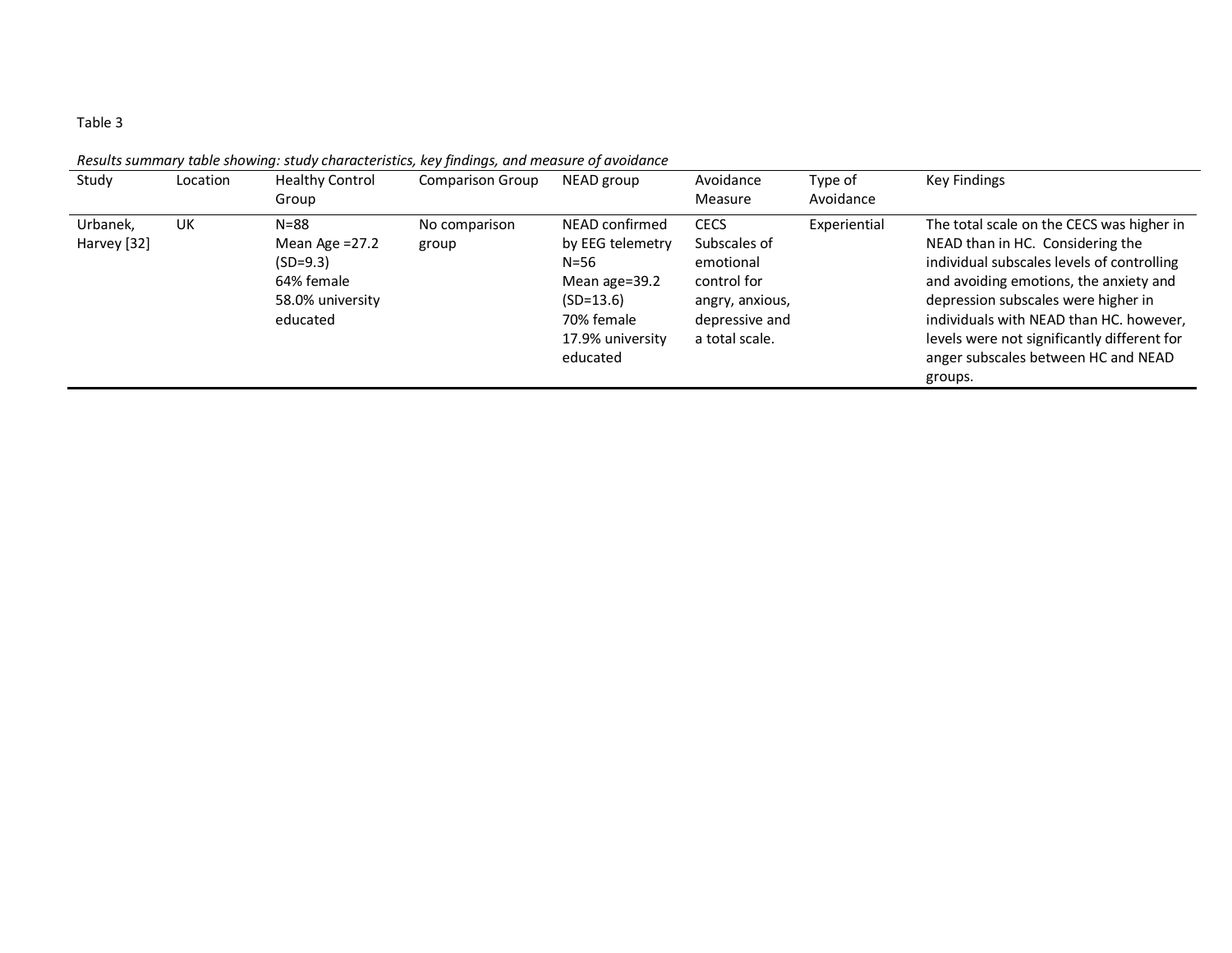#### Figure 1 PRISMA Diagram



**Figures**

Figure 1 Prisma diagram for. Note. A = Urbanek, Harvey, McGowan and Agrawal [32]; B = Bodde, Janssen, Theuns, Vanhoutvin, Boon and Aldenkamp [3]; Brown, Bouska, Frow, Kirkby, Baker, Kemp, Burness and Reuber [4]; Harden, Jovine, Burgut, Carey, Nikolov and Ferrando [33]; Myers, Matzner, Perrine and Lancman [35]; Uliaszek, Prensky and Baslet [34]; C = Gulec, Ynanc, Yanartap, Uzer and Gulec [36]; Morris, To, Baek, Chang-Webb, Mitchell, Strelchuk, Mikheenko, Phillips, Zandi, Jenaway, Walsh and Voon [37]; D= Uhlmann [38].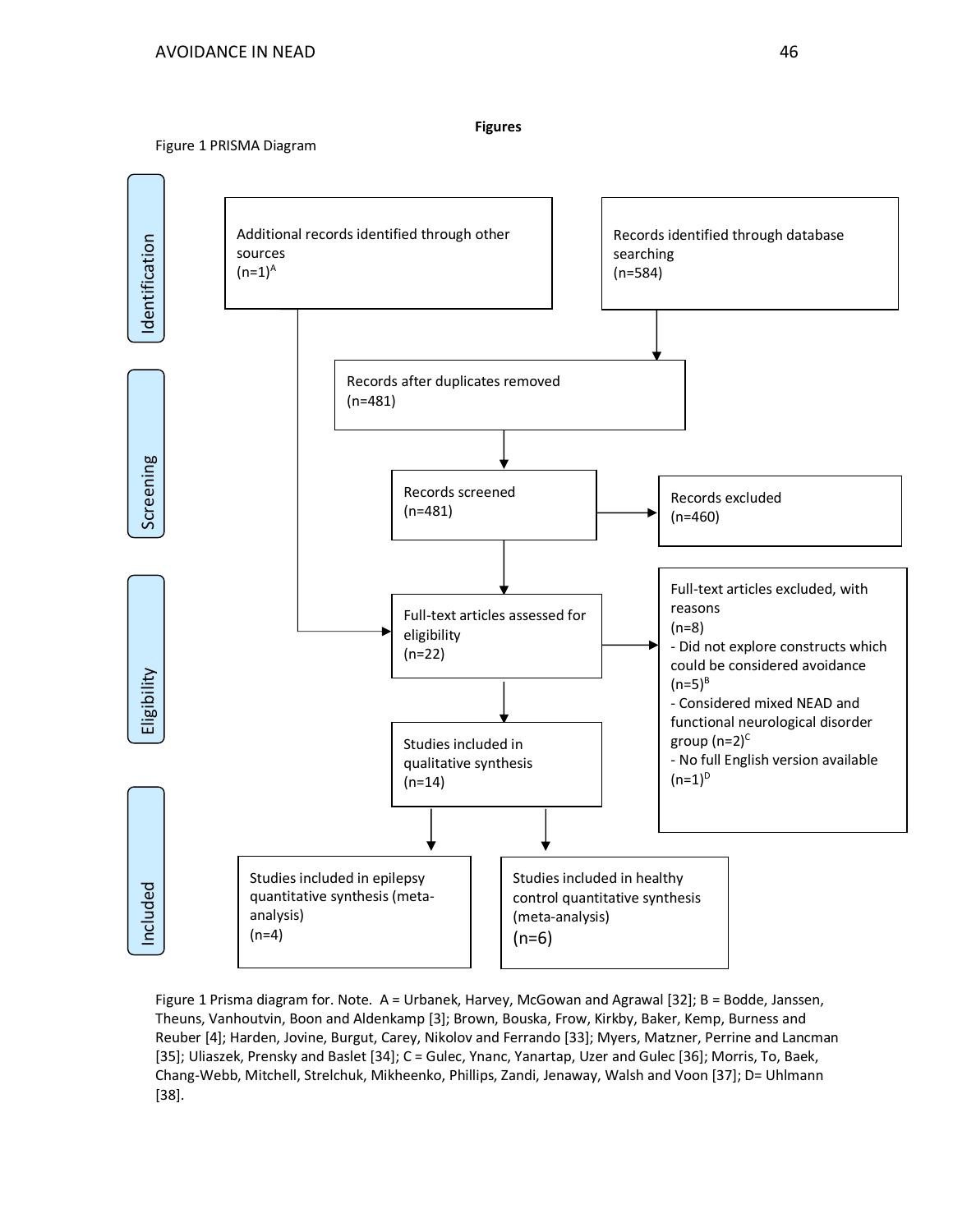### Figure 2 Forest Plot for HC compared to NEAD



Figure 2 Forest plot for HC compared to NEAD groups on avoidance.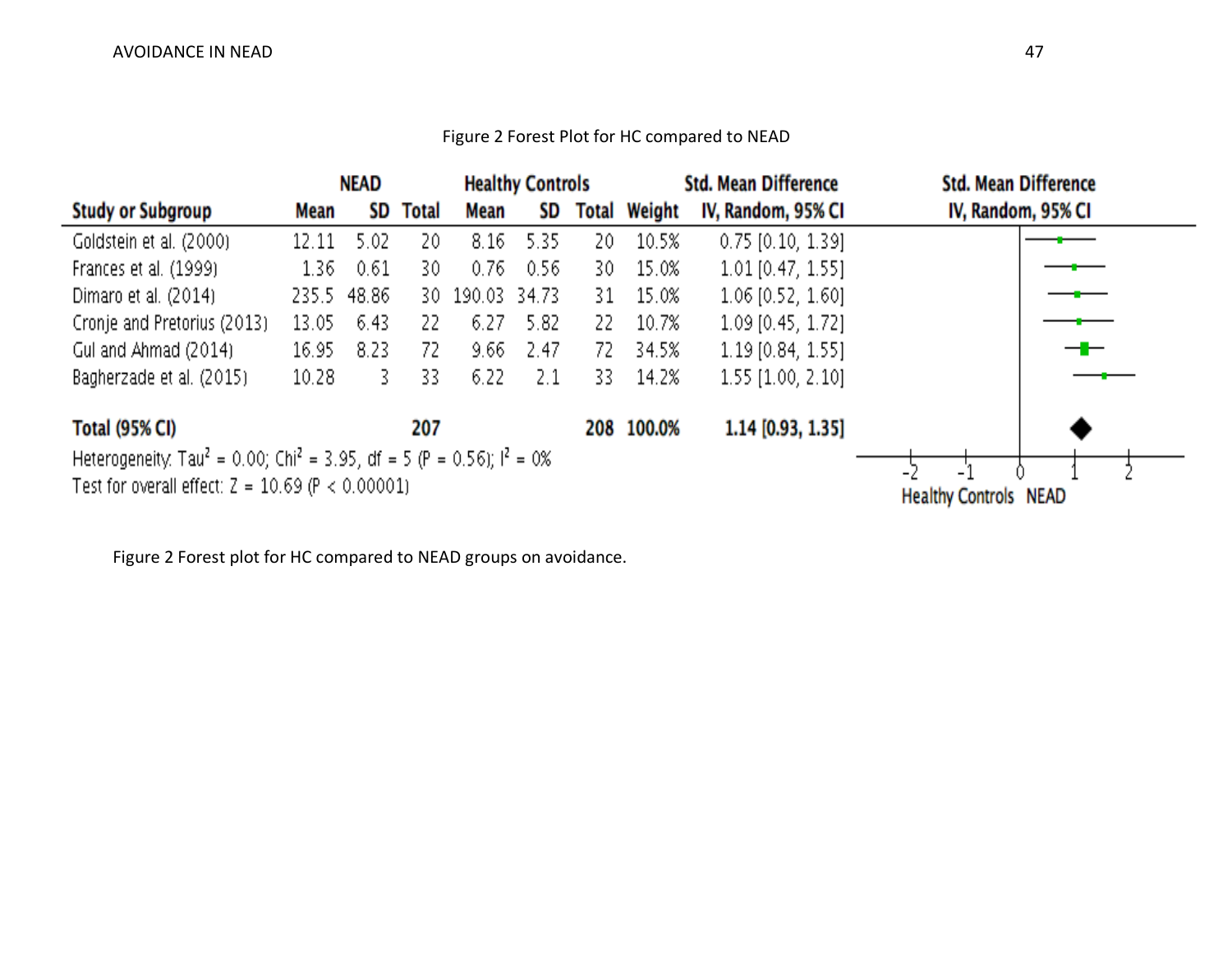

Figure 3 Funnel Plot for HC compared to NEAD

Figures 3. Funnel plot for NEAD compared to healthy control meta-analysis.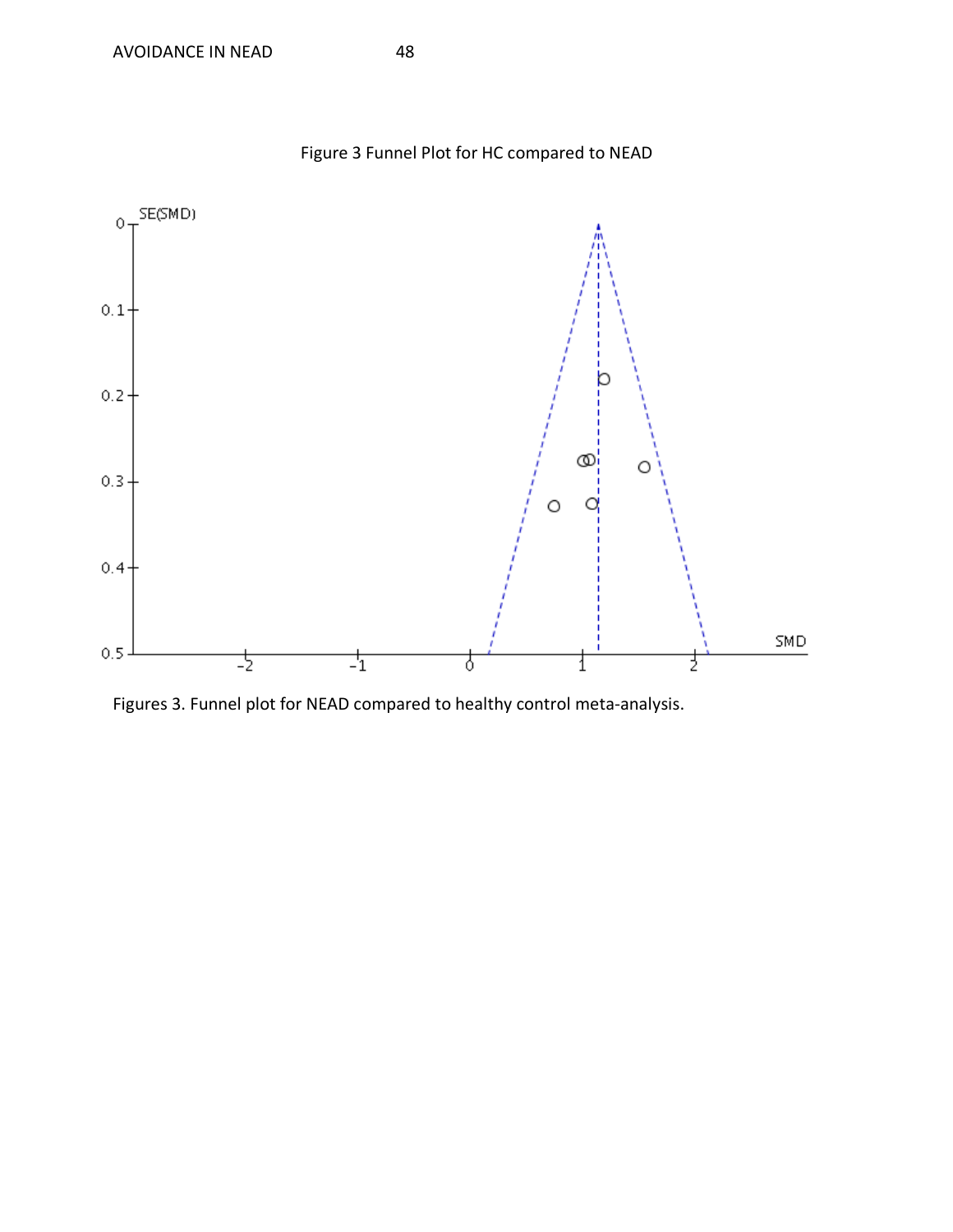### Figure 4 Forest Plot for EC compared to NEAD



Figure 4. Forest plot for NEAD compared to EC group.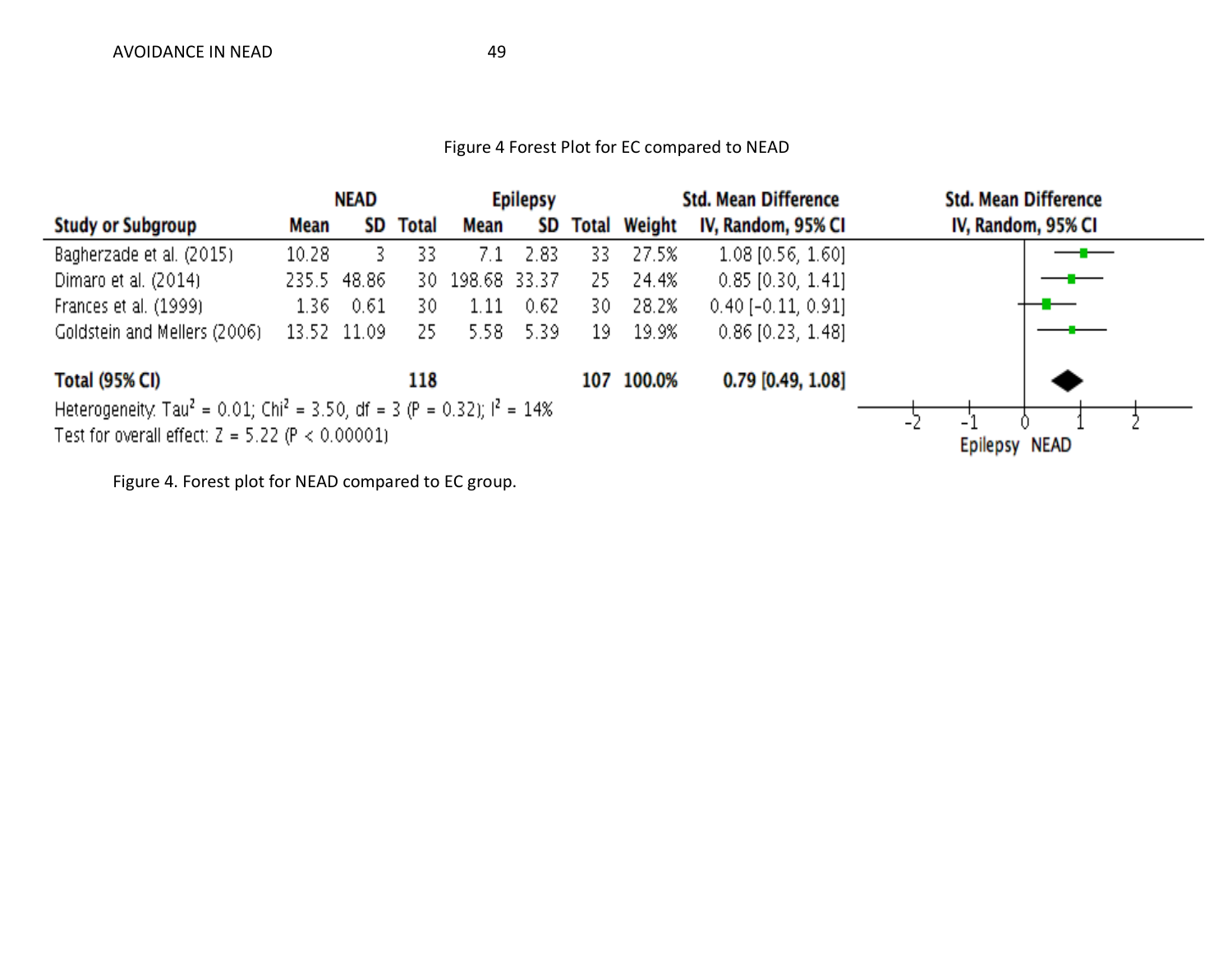

Figure 5 Funnel Plot for HC compared to NEAD

Figure 5. Funnel plot for NEAD compared to EC groups meta-analysis.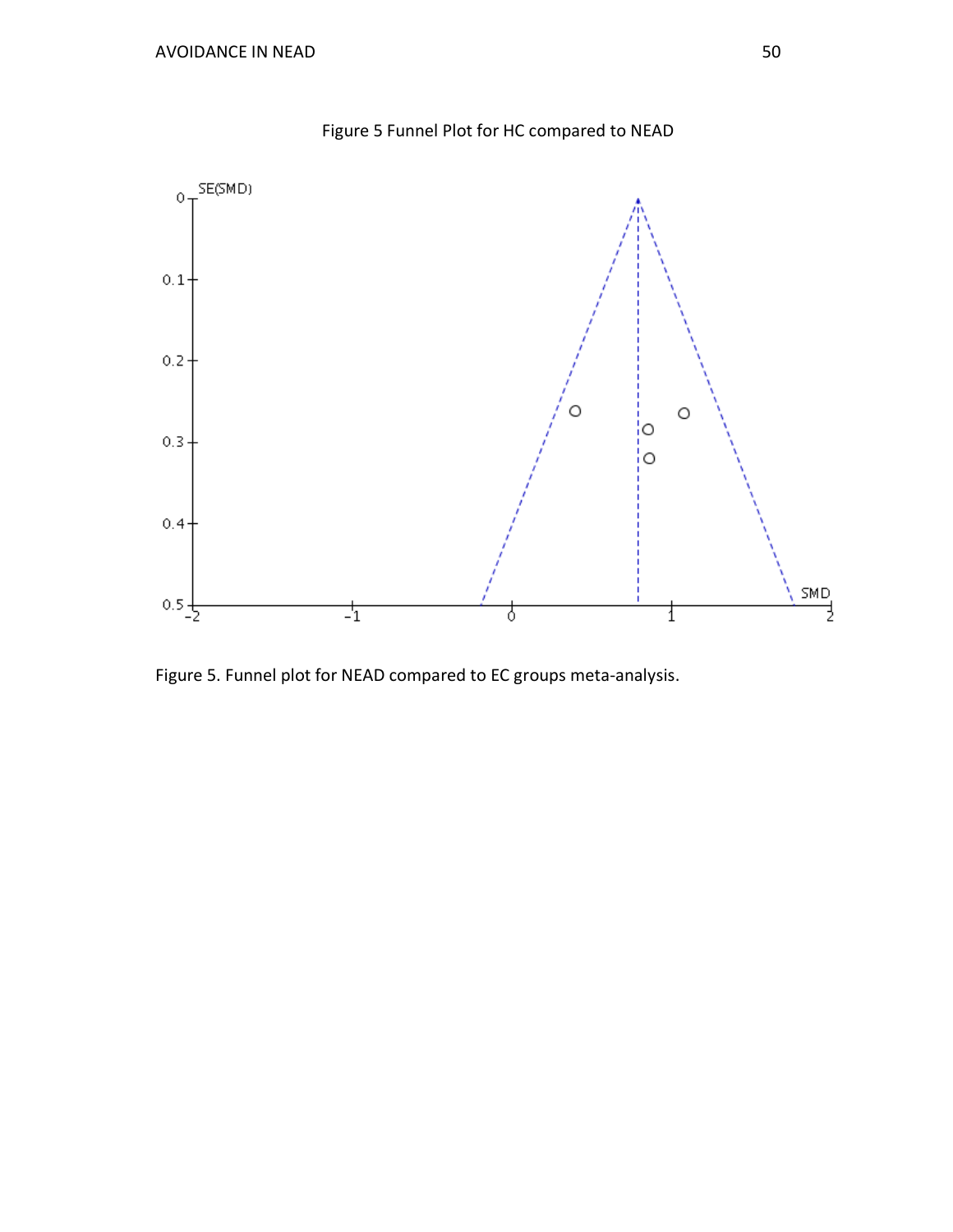| <b>Data Extraction Form</b>   |
|-------------------------------|
| Paper                         |
| Location                      |
| Design                        |
| Control group n=              |
| Description                   |
| Age                           |
| % female                      |
| Education                     |
| Ethnicity                     |
| Employment                    |
| Social Economic Status        |
| Comparison group n=           |
| Description                   |
| Age                           |
| % female                      |
| Education                     |
| Ethnicity                     |
| Employment                    |
| <b>Social Economic Status</b> |
| NEAD group n=                 |
| Description                   |
| NEAD diagnosis confirmed by   |
| Age                           |
| % female                      |
| Education                     |
| Ethnicity                     |
| Employment                    |
| <b>Social Economic Status</b> |
| Groups the same Y/N           |
| <b>Measure of Avoidance</b>   |
| <b>Subscales</b>              |
| Types of avoidance            |
| Statistics used               |
| Description                   |
| Power                         |
| <b>Effect size</b>            |
| Specified p value             |
| Conclusions                   |
| <b>Additional comments</b>    |

**Appendix 1-A**